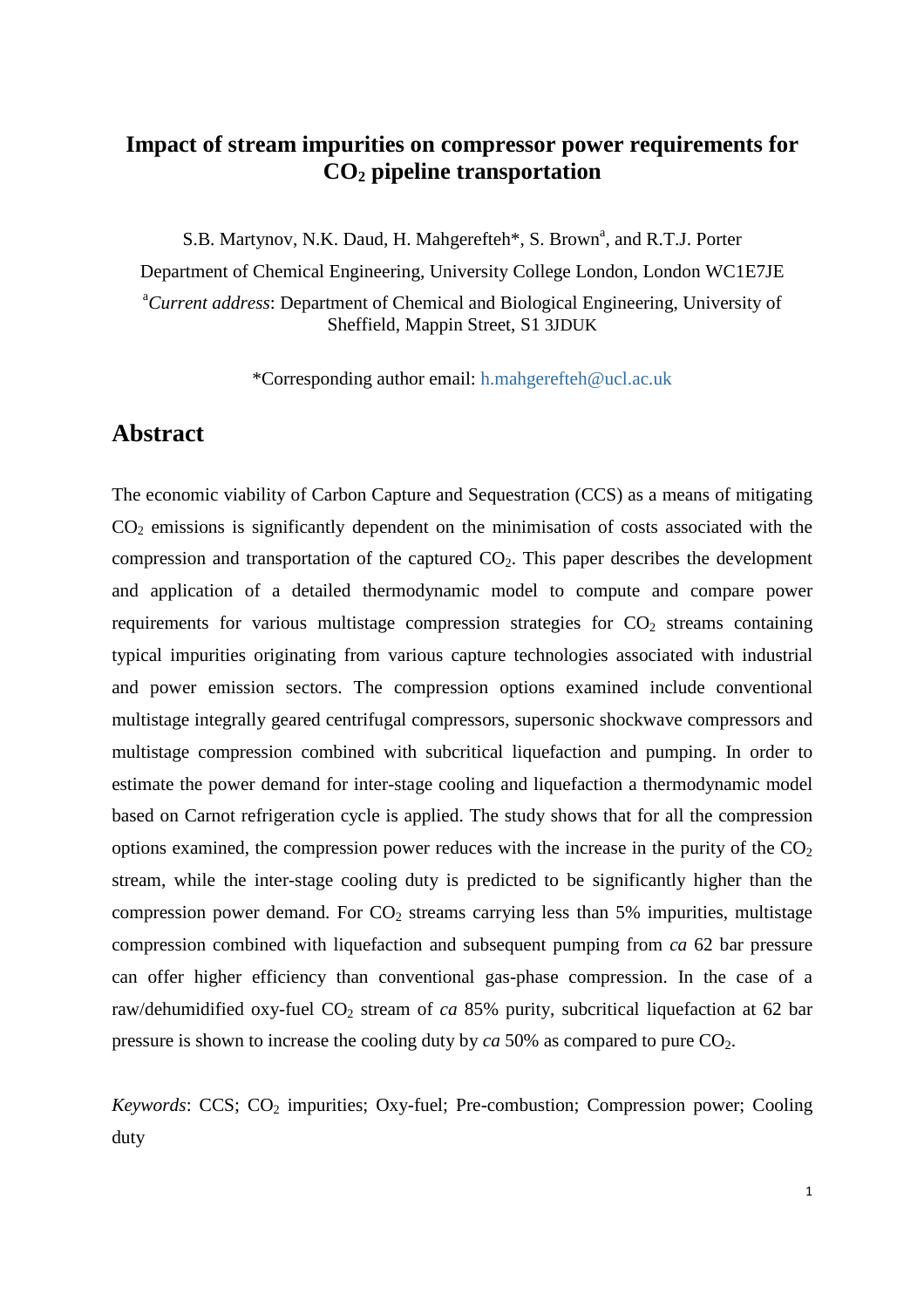# **1. Introduction**

Carbon Capture and Sequestration (CCS) is a promising technology for mitigating the impact of anthropogenic  $CO<sub>2</sub>$  emissions from manufacturing industries and fossil fuel power generation on the global climate (Metz et al., 2005). An integral part of the CCS chain involves the transportation of the captured  $CO<sub>2</sub>$  to geological storage sites. Long-distance transportation of the large quantities of the captured  $CO<sub>2</sub>$  can be most efficiently achieved in the dense phase using pipelines at pressures typically above 86 bar (McCoy and Rubin, 2008). Given the relatively low pressure of  $CO<sub>2</sub>$  at the point of capture (Pei et al., 2014), its pipeline transportation requires additional upstream compression to reach the desired pressure.

It is estimated that the power demand for  $CO<sub>2</sub>$  compression in CCS applied to coal-fired electricity generation plants, can consume 8-12 % of the generated electricity (Moore, et al., 2007). Therefore, the development of efficient schemes for the compression and conditioning of  $CO<sub>2</sub>$  prior to its transportation, and integration of these schemes within CCS is an important practical issue, attracting increasing attention (see for example, Ludke, 2004; Romeo et al., 2009; Aspelund and Jordal, 2007, Witkowski and Majkut, 2012; Moore et al., 2011).

In recent years, several types of industrial compressors, including in-line multiple-train and integrally-geared centrifugal compressors currently employed in the natural gas processing industry, as well as novel two-stage supersonic and low-pressure axial compressors, have been considered for compression of CO<sub>2</sub> streams in CCS (Moore and Nored, 2008; IEAGHG, 2011). Particularly, analysis of conventional gas-phase multistage compression technology based on centrifugal compressors has shown that its efficiency can be increased by using a higher number of compression stages, combining compression with liquefaction and pumping, and applying liquefaction at lower temperatures (IEAGHG, 2011). Comparing power consumption in centrifugal and supersonic compression of high-purity  $CO<sub>2</sub>$  streams from post-combustion capture has shown that (Witkowski and Majkut, 2012; Witkowski et al. 2013)the relatively low efficiency of supersonic shock-wave compressors can be compensated by utilising the compression heat in other processes in the plant, e.g., for regeneration of amine solutions or preheating the boiler water. Pei et al. (2014) have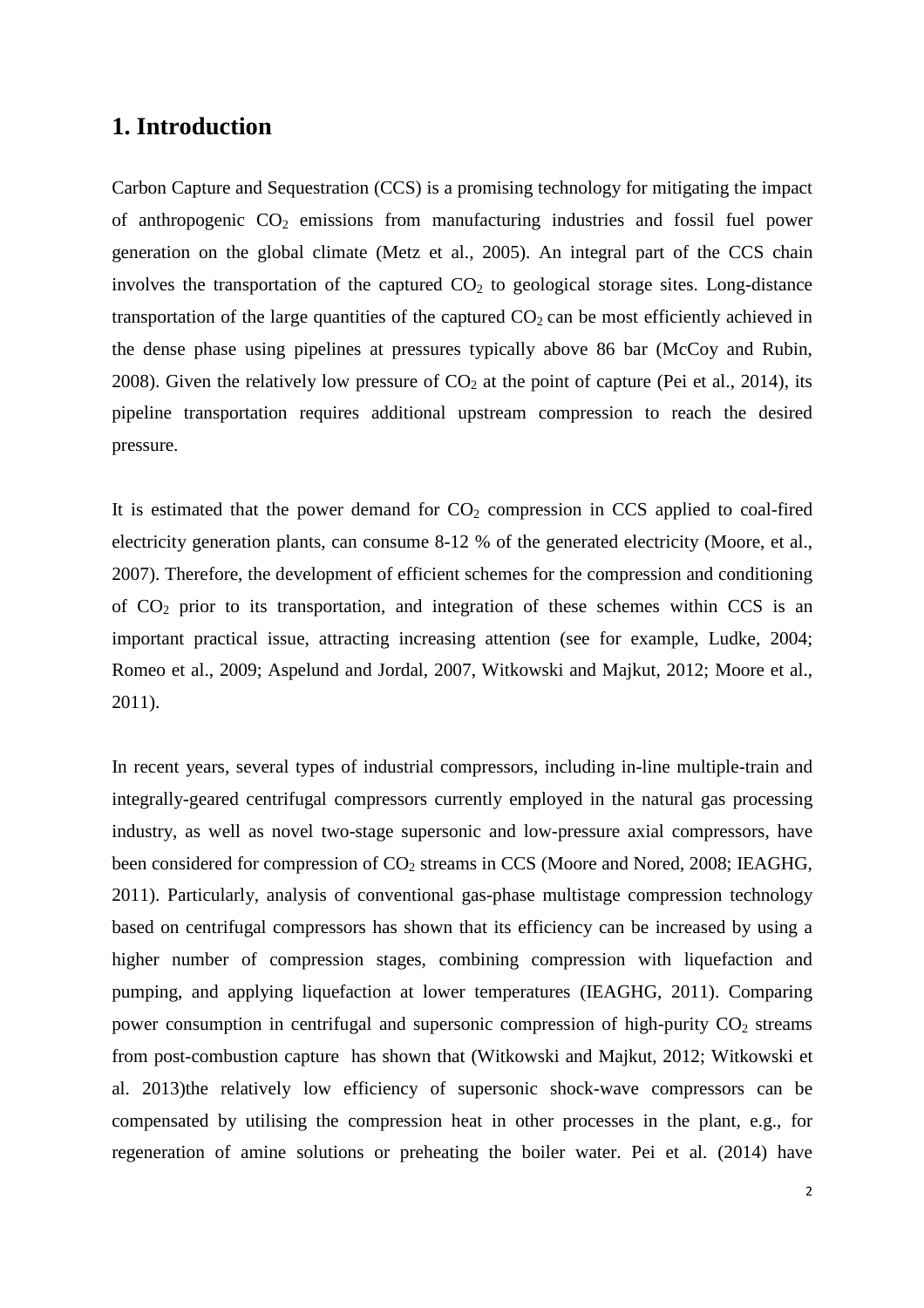performed analysis of waste heat recovery in  $CO<sub>2</sub>$  compression using an organic Rankine cycle, showing that the shockwave 2-stage compression consumes less energy than 7-stage centrifugal compression with intercooling.

While the above studies have primarily focused on the development of suitable compression strategies for high-purity  $CO<sub>2</sub>$ , it has also been recognised that  $CO<sub>2</sub>$  streams in CCS inevitably carry some amount of impurities, whose nature and concentrations depend on the emission source and capture technology applied. In particular, combustion of coal and bio-mass derived fuels are expected to produce  $CO<sub>2</sub>$  streams carrying relatively large amount of impurities as compared to the natural gas fired plants. These impurities are expected to reduce the effective storage capacity of the reservoir and also affect the physical properties and vapour-liquid phase equilibrium of the  $CO<sub>2</sub>$  stream, directly impacting the design of compression equipment and the  $CO<sub>2</sub>$  pipeline transport (Goos et al., 2011). As such, several studies have attempted to quantify the effect of non-condensable gases on  $CO<sub>2</sub>$  compression. In particular, Li et al. (2009) have concluded that power demand in single-stage gas-phase compression increases with the concentration of  $N_2$ ,  $H_2$ ,  $O_2$  and Ar found in oxy-fuel derived CO2. Similar conclusions have been made by Aspelund and Jordal (2007) who examined the variation in nitrogen content in a mixture on the compression power demand in direct gasphase compression.

In order to minimise the compression costs associated with the presence of impurities in the  $CO<sub>2</sub>$  stream, several studies have focused on optimising the  $CO<sub>2</sub>$  separation and purification processes. In particular, Calado (2012) performed a model-based optimisation of the operation of compression trains for pre-combustion  $CO<sub>2</sub>$  streams, considering the pressure and temperature constraints imposed on the system due to material considerations and dehydration process requirements. Posch and Haider (2012) modelled the double-flash separation and distillation-type compression-purification systems for oxy-fuel derived  $CO<sub>2</sub>$ streams captured in coal- and gas-fired power plants and compared the systems' power requirements with those employing conventional compression without purification. The study showed that using distillation allowed achieving  $CO<sub>2</sub>$  stream purity of *ca* 99.99%; much higher than in double-flash separation (*ca* 96%), but at a cost of significant increase (*ca* 30%) in the compression power duty.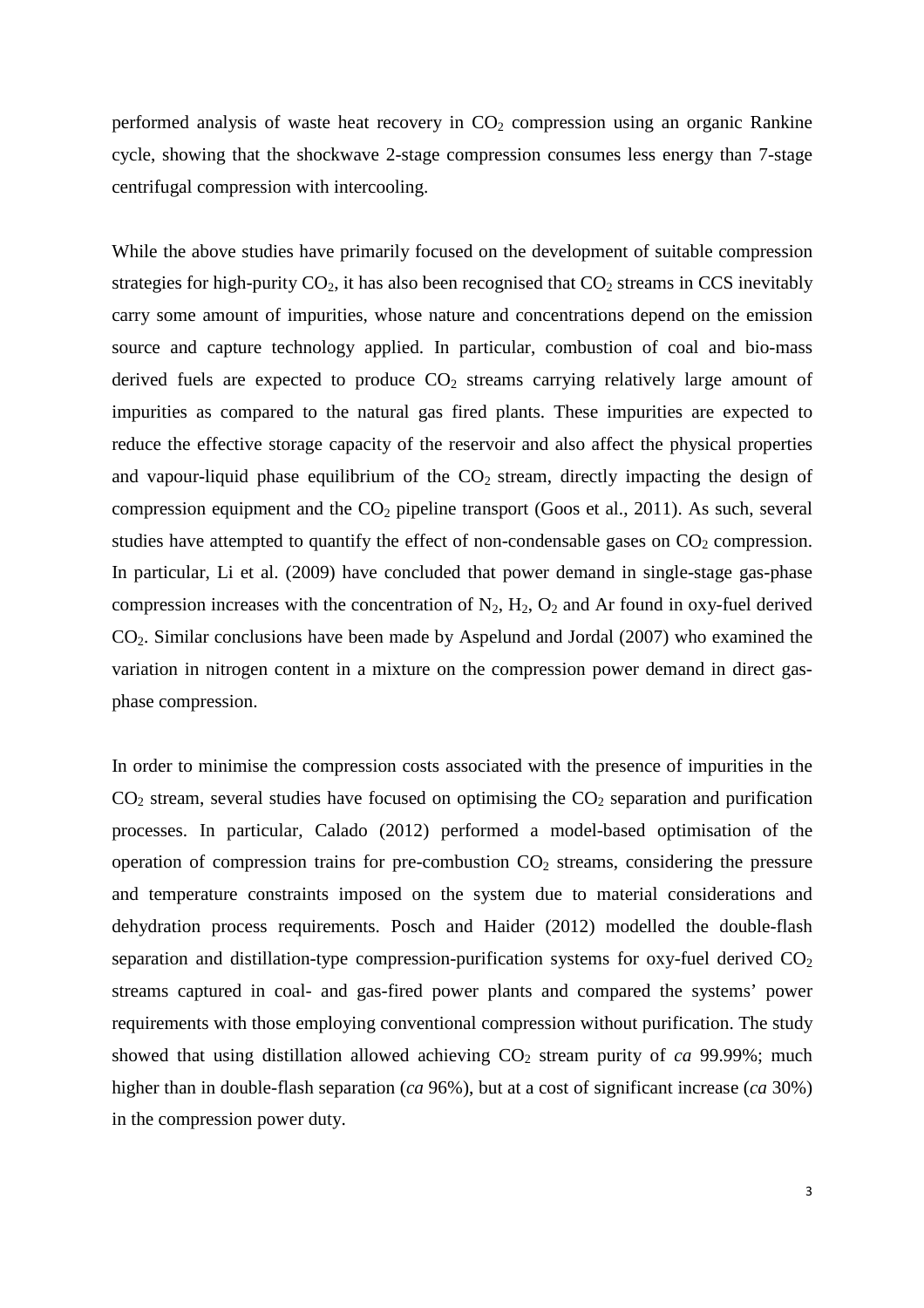While existing  $CO_2$  separation technologies are capable of producing high-purity  $CO_2$ , these technologies can be energy demanding, hence the cost of purification should be balanced against the costs of transportation and storage of impure  $CO<sub>2</sub>$ . de Visser et al. (2008) have recommended that non-condensable gases, such as  $N_2$  and Ar, which are not toxic and do not pose the risk of corrosion for the pipeline/ storage tank steel, can form up to 5% of the transported  $CO<sub>2</sub>$  stream, while not compromising the safety of pipeline transportation. At the same time, in the case of relatively small  $CO<sub>2</sub>$  emission sources, compression and transportation of low-grade  $CO<sub>2</sub>$  carrying more than 5% of impurities, may be required prior to its further purification. However, to date, the compression requirements for industrial lowgrade  $CO<sub>2</sub>$  streams have not been systematically assessed.

In this paper, a detailed thermodynamic model for the compression process is developed accounting for multistage compression including intermediate cooling/liquefaction. The variation of the physical properties of the  $CO<sub>2</sub>$  stream with pressure, temperature and composition are determined using a robust and accurate real fluid equation of state. The compression model is applied to compute and compare power consumption requirements for various multistage compression strategies for impure CO<sub>2</sub> streams typical of CCS operations. The range and concentration of the typical impurities originating from various  $CO<sub>2</sub>$  capture technologies, as well as the relevant pressure and temperature conditions for the capture processes, are summarised in Section 2. Section 3 presents the  $CO<sub>2</sub>$  compression strategies evaluated in the study. Section 4 describes the thermodynamic model applied for calculating the power consumption for multistage compression. This is followed by presentation and discussion of the results in Section 5. Conclusions and recommendations for future work are presented in Section 6.

# **2. Industrial grade CO<sup>2</sup> streams**

4 As mentioned in the introduction,  $CO<sub>2</sub>$  captured from coal and biomass fired plants is expected to contain larger amount of impurities as compared to gas-fired plants. This section provides a brief overview of the impurities found in  $CO<sub>2</sub>$  streams originating from coal combustion technologies. Table 1 provides a listing and typical concentrations of main fluid components found in CO<sub>2</sub> streams captured in post-combustion, pre-combustion and oxy-fuel processes. Given that the thermodynamic state of the  $CO<sub>2</sub>$  stream leaving the capture process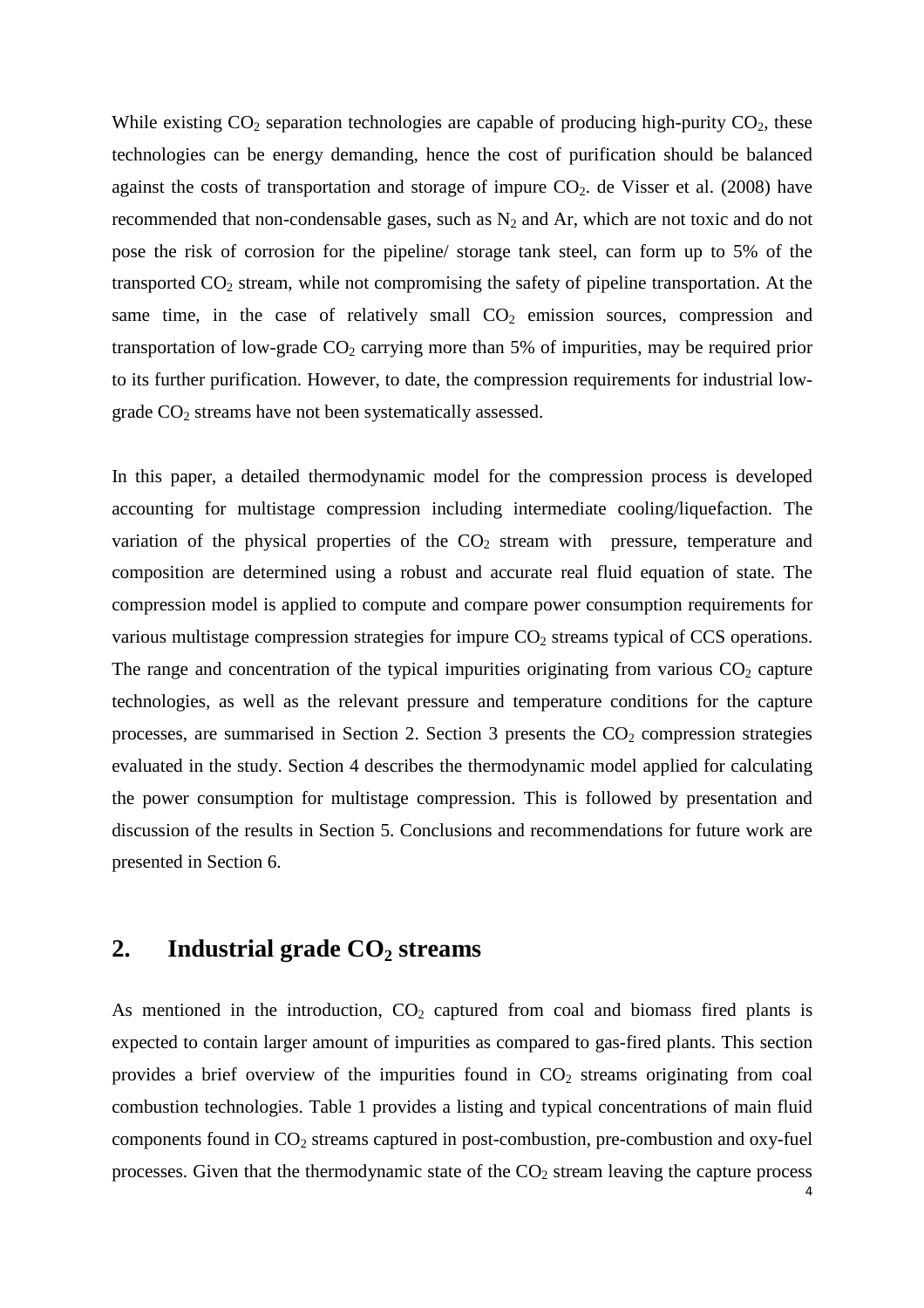is expected to have direct impact on the design and operation of the compression unit, conditions of  $CO<sub>2</sub>$  capture are briefly described for the three capture technologies following Porter et al. (2015).

#### *2.1 Post-combustion capture*

In post-combustion capture processes,  $CO<sub>2</sub>$  is separated from flue gas originating from airfired combustion. Traditionally, amine-based absorption systems operating at close to ambient conditions [*ca* 1.5 bar and *ca* 40  $^{\circ}$ C (IEAGHG, 2011)] are used to capture the CO<sub>2</sub> from the flue gas, which typically contains only 5-15% v/v  $CO<sub>2</sub>$ , with the remaining major components being  $O_2$ , N<sub>2</sub>, Ar, H<sub>2</sub>O, CO, NO<sub>X</sub> and SO<sub>2</sub> (Table 1). Using amine-based solvents  $CO<sub>2</sub>$  can be purified to above 99% v/v. Due to its relatively high purity, the impact of impurities on thermodynamic properties of post-combustion  $CO<sub>2</sub>$  streams is often neglected (Witkowski et al, 2013).

#### *2.2 Pre-combustion capture*

In pre-combustion capture, coal is partially oxidised to produce syngas containing  $CO<sub>2</sub>$  which is then converted in a gas-shift reaction to  $CO<sub>2</sub>$  and  $H<sub>2</sub>$ .  $CO<sub>2</sub>$  is next removed in an absorption process. After capture, the pre-combustion stream typically contains *ca* 98 %  $v/v$  CO<sub>2</sub>, up to 1% v/v of  $N_2$ ,  $H_2$ , CO, CH<sub>4</sub>, H<sub>2</sub>O and Ar, and ppm level of acid gases (SO<sub>2</sub> and H<sub>2</sub>S) (Table 1). In contrast to the post-combustion process, which starts from near-atmospheric pressure, in pre-combustion capture the flashing is achieved at pressures around  $4.8 - 11.5$  bar (IEA, 2011), whilst the Selexol absorption system operates at pressures from 20 to 130 bar (Oakey et al., 2010).

#### *2.3 Oxy-fuel combustion capture*

Among several capture processes, oxy-fuel combustion is considered as one of the most promising options which enables capturing the vast majority of  $CO<sub>2</sub>$  from coal-fired power plants and can be retrofitted to the existing fleet of modern pulverised coal-fired power plants (Tigges et al., 2009). In the oxy-fuel capture, the fuel is burned in a mixture of purified oxygen and recycled flue gas from the boiler containing mainly  $CO<sub>2</sub>$  and water vapour (Kownatzki and Kather, 2011). As a result, the oxy-fuel flue gas contains relatively high amounts of oxygen and water. Other major impurities include  $N_2$  and Ar. Before dehumidification, the  $CO<sub>2</sub>$  concentration in oxy-fuel flue gas is around 70%. Water scrubbing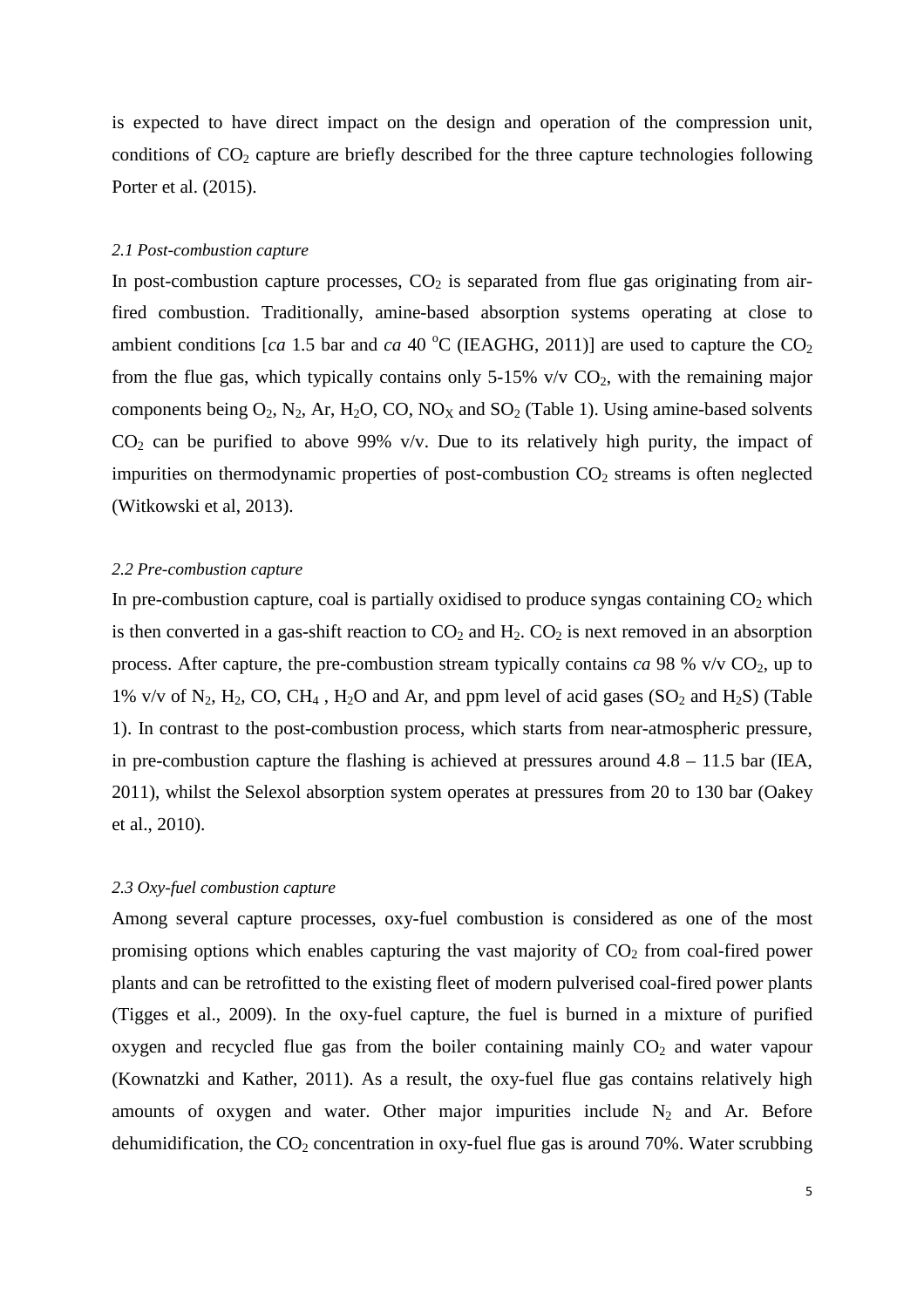is commonly achieved at ambient pressure to condense water vapour and remove traces of ash. Similar to pre-combustion capture, further purification of oxy-fuel derived  $CO<sub>2</sub>$  is performed in a sequence of steps at progressively increasing pressures. Removal of some reactive and soluble gases such as  $SO_3$  and HCl can be achieved at pressures below 15 bar (White et al., 2006). At this stage, the increasing  $CO_2$  stream has purity of *ca* 75-85 % v/v (see Table 1). Also, the 'sour compression' process proposed by Air Products allows reducing the removal  $SO_X$  and  $NO_X$  impurities (Allam et al, 2005). To further reduce the amount of non-condensable components (such as  $O_2$ ,  $N_2$  and Ar) and achieve  $CO_2$  purity of over 95 % v/v, flash-evaporation and distillation are applied at pressures of *ca* 15-30 bar (Dillon et al., 2005; White et al., 2006, Besong et al., 2013).

# **3. CO<sup>2</sup> compression technology options**

In practice, the choice and design of compressors is tailored to the conditions and scale of the  $CO<sub>2</sub>$  capture and transport. Several types of multistage compression technologies utilising various types of compressors have recently been considered for  $CO<sub>2</sub>$  compression. Table 2 summarises the three main technology options recommended for compression of high-purity  $CO<sub>2</sub>$  (Witkowski et al, 2013), which are in turn considered in the present study. The main features are briefly described below.

#### **3.1 Option A: Centrifugal compressors**

Option A is a conventional choice for  $CO<sub>2</sub>$  compression in the power generation industry (Aspelund, 2010). Given that the pressure ratio in a single-step centrifugal compressor is limited to 1.7-2 : 1 (Pei et al., 2014), reaching pressures of *ca* 150 bar requires using either integrally-geared or centrifugal compressors or trains of single-stage compressors, combined with the inter-stage cooling. Current designs of integrally-geared compressors use 8 to 10 stages to achieve pressures up to 150-200 bar (IEA GHG, 2011). In a recent study by Witkowski et al. (2013), eight-stage centrifugal compressors were considered for compression of post-combustion  $CO<sub>2</sub>$  stream from 1.5 to 151 bar.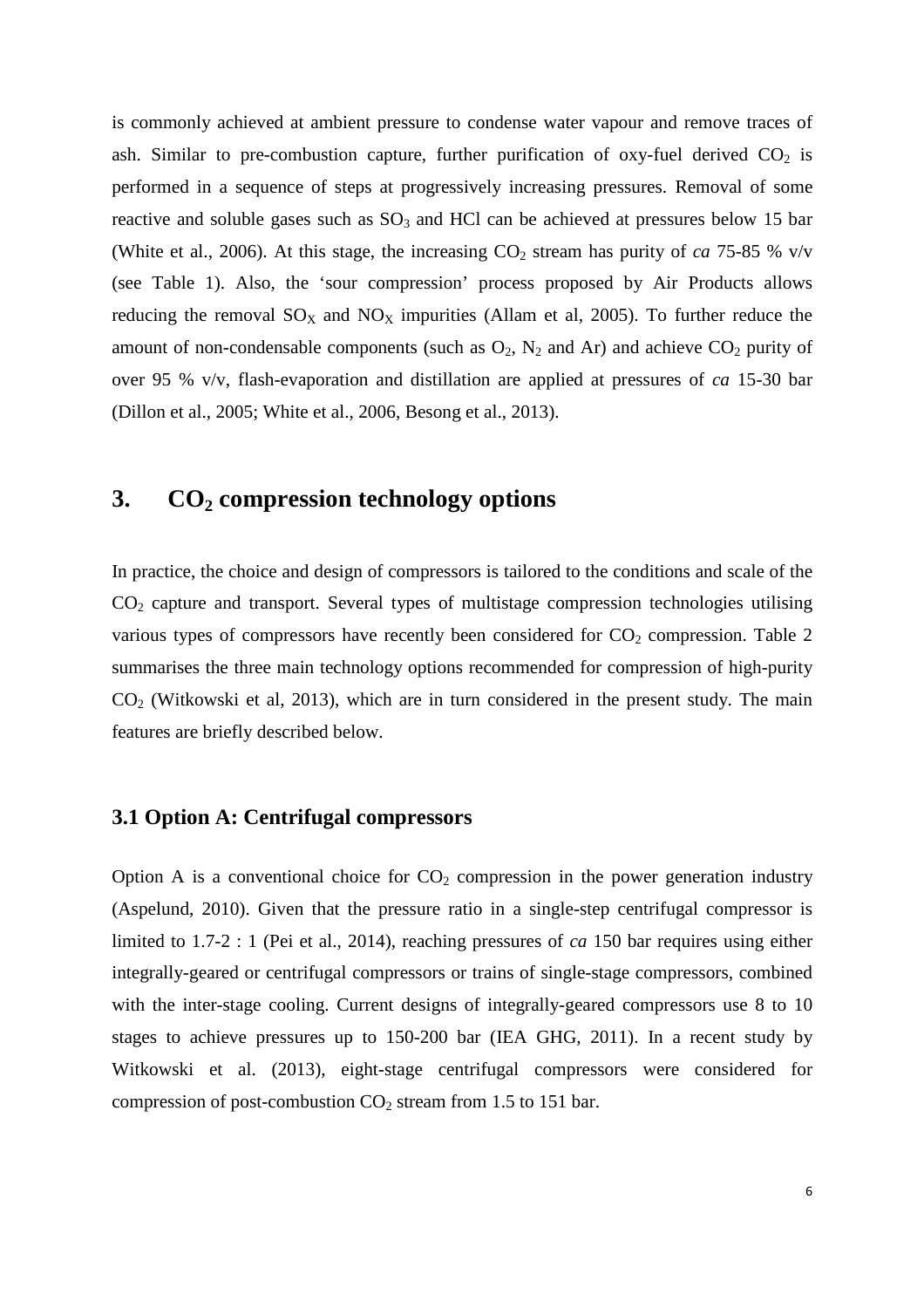#### **3.2 Option B: Supersonic shockwave compression**

Option B, supersonic shockwave compression, is a novel technology uniquely suited for compression of large volumes of  $CO<sub>2</sub>$ , offering isentropic compression efficiencies of more than 80% (Kidd and Miller, 2010). This option uses high pressure ratios, *ca* 10-12:1 per stage, and has more compact design and lower capital cost as compared to traditional centrifugal compression (option A). As an additional benefit, it provides the high discharge temperature of *ca* 279 °C, which can be utilised, for example for pre-heat of feed-water to the boiler or regenerating amine solutions in post-combustion capture applications (Witkowski et al., 2013). Recently, both two-stage and single-stage shock-wave compressors have been designed for processing of large amounts of  $CO<sub>2</sub>$  in CCS applications (Baldwin, 2009).

### **3.3 Option C: Compression combined with liquefaction and pumping**

In compression combined with liquefaction and pumping, gas-phase centrifugal compressors are applied to raise the  $CO<sub>2</sub>$  pressure to an intermediate level, at which point, the  $CO<sub>2</sub>$  stream is liquefied and then pumped to a final pressure suitable for pipeline transportation. The underlying premise of the liquefaction approach is that liquid pumps require significantly less power to raise pressure and are considerably less expensive than gas compressors (Duan et al., 2013). As such, liquefying and pumping at lower pressures could reduce the overall power demand for compression (Pei et al., 2014).

In practice, since at high pressures the boiling point of the pure  $CO<sub>2</sub>$  is close to the ambient temperature (at 62 bar the  $CO<sub>2</sub>$  saturation temperature is 23<sup>o</sup>C), where applicable, conventional water cooling systems can be easily applied to liquefy  $CO<sub>2</sub>$ . Depending on the cooling water temperature, using pumps to build up the fluid pressure from 62 to 150 bar allows saving of *ca* 10-20 % of the compression duty in conventional gas-phase compression (Aspelund, 2010; Witkowski and Majkut, 2012).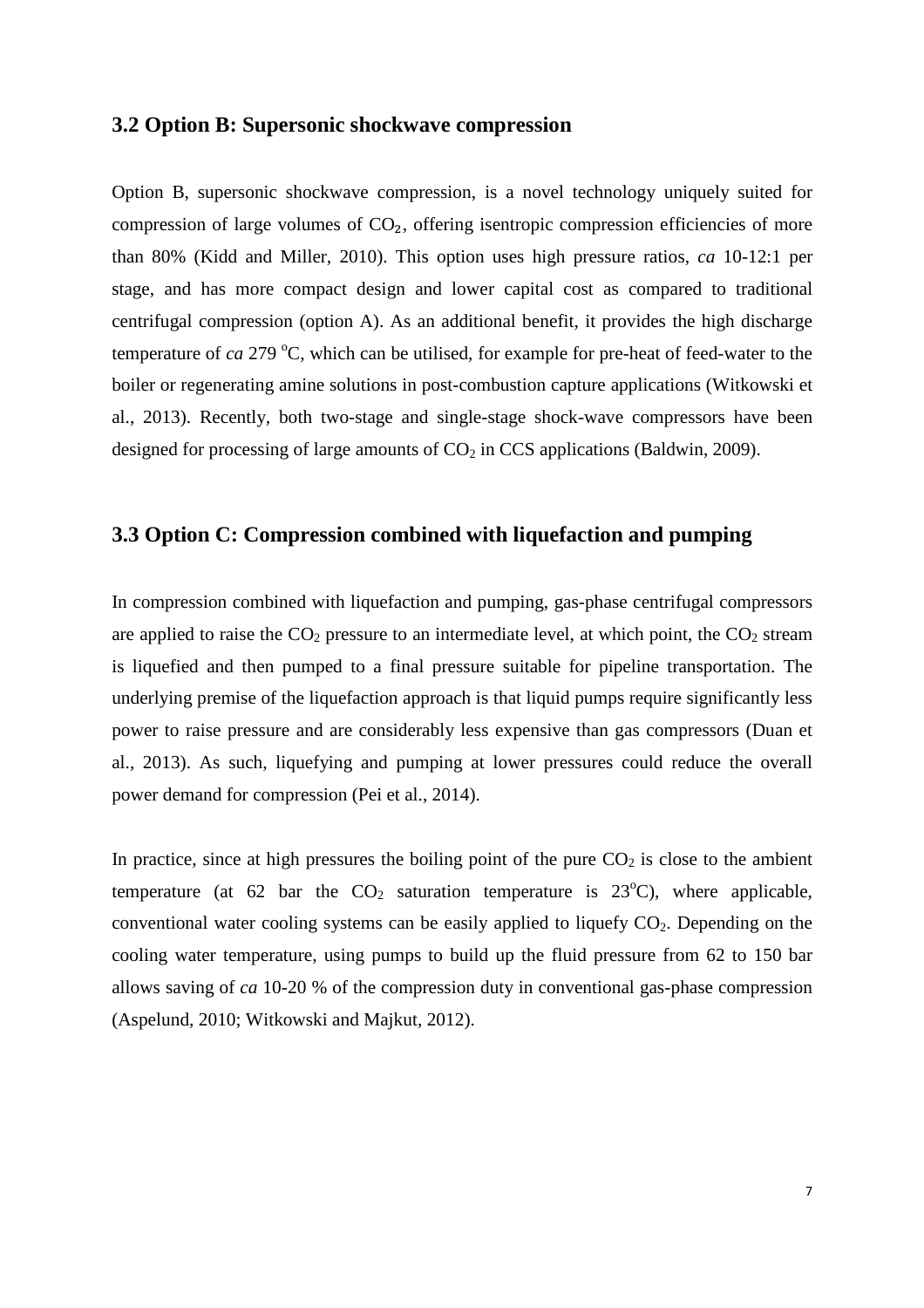## **4. Methodology**

### **4.1 Thermodynamic analysis**

In the present study, a thermodynamic analysis method is applied to quantify the power consumption in multistage compression. The compression process is modelled as a sequence of idealised isentropic compression and isobaric cooling steps, ultimately converting the gasphase CO<sup>2</sup> stream to the final dense-phase state ready for pipeline transportation.

The total power required for *N*-stage compression is given by:

$$
W_{comp} = G \sum_{i=1}^{N} \frac{1}{\eta_{comp,i}} \int_{P_i^{in}}^{P_i^{out}} \left(\frac{dp}{\rho}\right)_s
$$
 (1)

where, *G* and  $\rho$  are respectively the mass flowrate and the density of  $CO_2$  stream, while *in*  $p_i^{in}$ ,  $p_i^{out}$  $p_i^{out}$  and  $\eta_{comp,i}$  are respectively the inlet and outlet pressures and isentropic efficiency of the *i* -th stage. The subscript,*s* denotes isentropic compression.

Using the first law of thermodynamics,  $\rho$  $dh = Tds + \frac{dp}{dt}$  and assuming isentropic compression, equation (1) may be written as:

$$
W_{comp} = G \sum_{i=1}^{N} \frac{1}{\eta_{comp,i}} \left( h_i^{out} - h_i^{in} \right)
$$
 (2)

where  $h_i^{out}$  and  $h_i^{in}$  are enthalpies of the stream at the suction (*in*) and discharge (*out*) of the *i* -th compression stage.

The total cooling duty associated with removing the heat of compression and possibly liquefying the  $CO<sub>2</sub>$  stream is given by: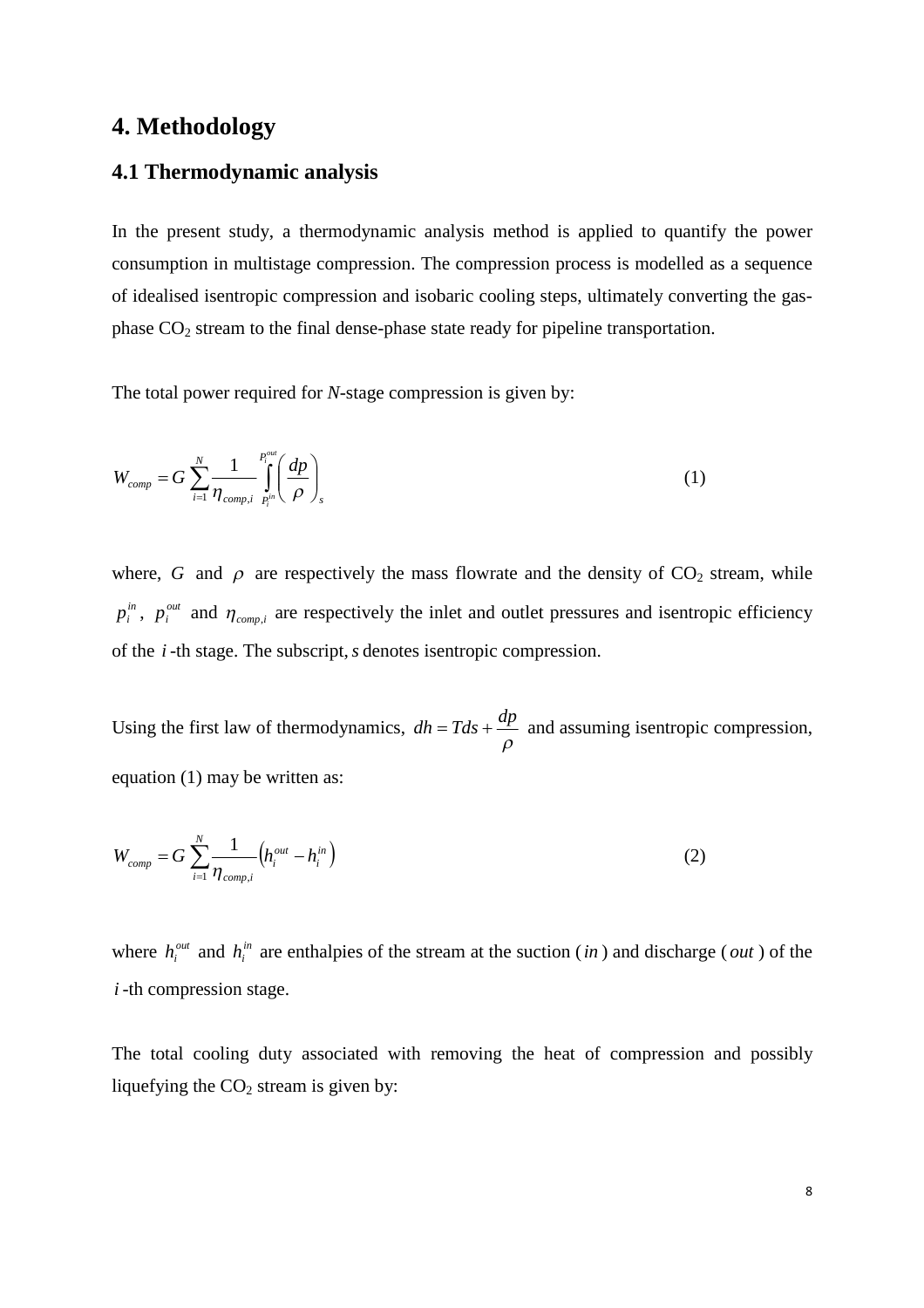$$
Q_{cool} = G \sum_{i=2}^{N} \left( h_{i-1}^{out} - h_i^{in} \right)
$$
 (3)

In the present study the compression power and cooling duty are calculated as specific values per tonne of  $CO_2$  captured, as commonly considered when estimating 'costs of  $CO_2$  avoided' (Rubin et al., 2003). The corresponding specific compression power and cooling duty are defined as:

$$
w_{comp} = \frac{W_{comp}}{G_{CO2}} = \frac{1}{\varphi_{CO2}} \frac{M_m}{M_{CO2}} \sum_{i=1}^{N} \frac{1}{\eta_{comp,i}} \left( h_i^{out} - h_i^{in} \right)
$$
(4)

$$
q_{cool} = \frac{Q_{cool}}{G_{CO2}} = \frac{1}{\varphi_{CO2}} \frac{M_m}{M_{CO2}} \sum_{i=2}^{N} \left( h_{i-1}^{out} - h_i^{in} \right)
$$
 (5)

where  $G_{CO2}$  and  $\varphi_{CO2}$  are respectively the mass flowrate and mole fraction of  $CO_2$ component in a mixture, while  $M_m$  and  $M_{CO2}$  are molecular weights of the mixture and  $CO_2$ respectively.

While in the previous studies the power demand for inter-stage cooling was generally assumed to be small with the demand for liquefaction characterised in terms of the cooling duty (Li and Yan, 2007; Witkowski, et al, 2012; Posch and Haider, 2012), the present analysis uses a simple and effective thermodynamic model based on Carnot refrigeration cycle for estimation of the power demand for cooling/ liquefaction of the  $CO<sub>2</sub>$  stream. In this model the  $CO<sub>2</sub>$  cooling power demand is associated with the work spent in an ideal compression refrigeration cycle when moving the heat from a coolant evaporation temperature,  $T_{ev}$  to a condensation temperature,  $T_{cond}$  (Jobson, 2014):

$$
w_{cool} = \frac{q_{cool}}{\eta_{cool}} \left( \frac{T_{cond} - T_{ev}}{T_{ev}} \right)
$$
 (6)

where  $\eta_{cool}$  is the efficiency of refrigeration process. In the present study, the coolant evaporation temperature  $T_{ev}$  is set to be 5 °C less than the CO<sub>2</sub> stream cooling temperature,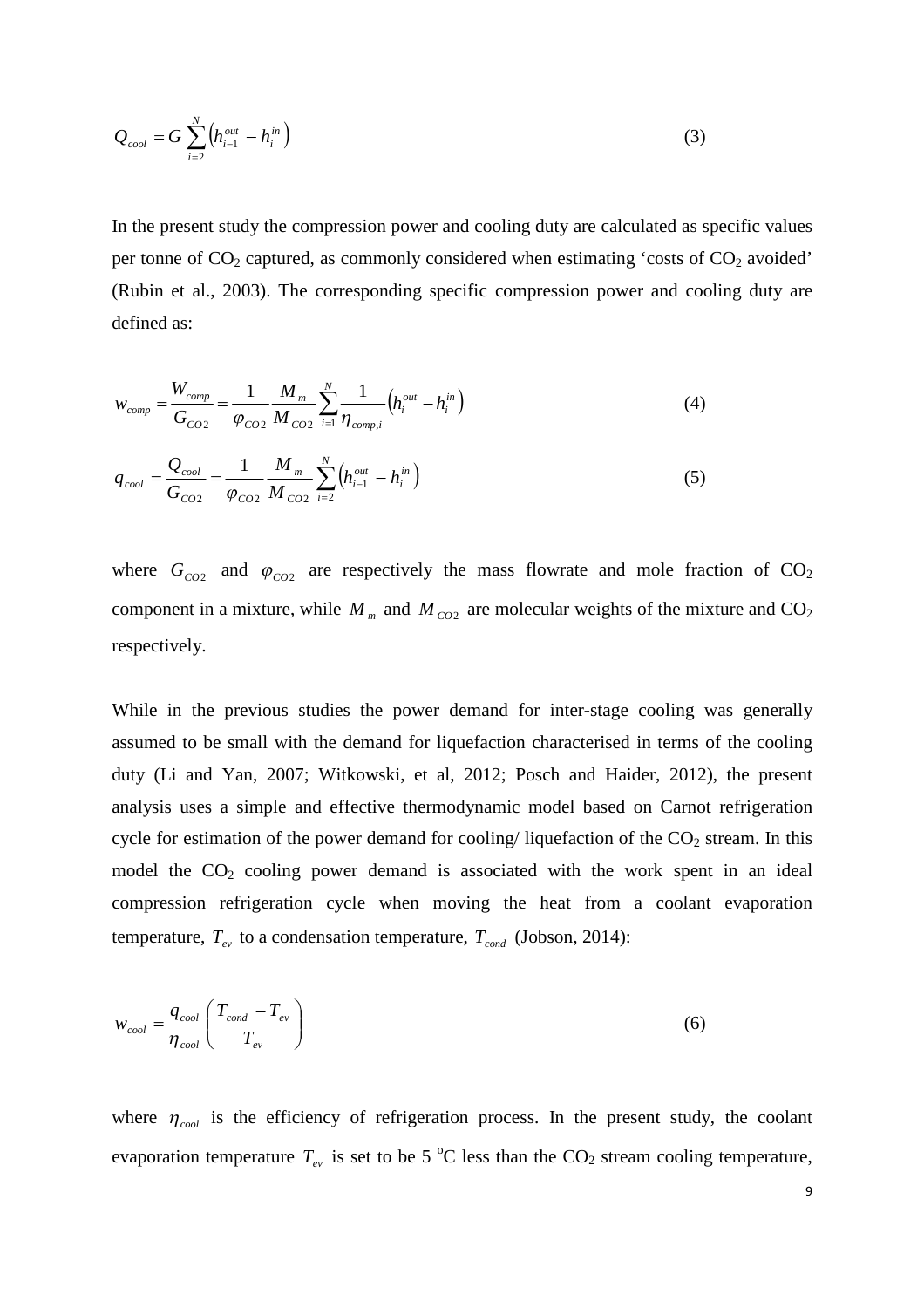while the condensation temperature,  $T_{cond}$ , is assumed to be 38 <sup>o</sup>C. This model, advantageously, does not involve specification of the type of refrigerant, hence enabling the comparison of the cooling and liquefaction power consumption for various multistage compression strategies.

### **4.2 Properties of CO<sup>2</sup> mixtures with impurities**

In the present study to determine pertinent  $CO<sub>2</sub>$  mixture properties required for calculation of the fluid enthalpies in equations (1) to (5), the Peng-Robinson Equation of State (PR EoS) (Peng and Robinson, 1976) is employed. The PR EoS is widely used in the engineering practice and has recently been compared with other EoS including various cubic EoS, GERG EoS and models derived from Statistical Associating Fluid Theory (SAFT) (Li and Yan, 2009; Wilhelmsen et al., 2012; Diamantonis et al., 2013) with application to  $CO<sub>2</sub>$  and its binary and multi-component mixtures with impurities. These studies have shown that the PR EoS enables very accurate estimations of density and heat capacity of gas-phase  $CO<sub>2</sub>$  and its mixtures with impurities. However, careful calibration of the binary interaction parameters is needed to obtain reliable predictions in the dense-phase region.

In particular, to determine the fluid enthalpy, *h*, and temperature at a given pressure and entropy, *s,* pressure-entropy flash calculations are performed by solving simultaneously the following two equations (Sandler, 1999):

$$
h = h^{IG} + RT(Z-1) + \frac{1}{2\sqrt{2b}} \left[ T\left(\frac{da}{dT}\right) - a \right] \ln \left[ \frac{ZRT + \left(1 + \sqrt{2}\right)pb}{ZRT + \left(1 - \sqrt{2}\right)pb} \right] \tag{7}
$$

$$
s = s^{IG} + R \ln \left( Z - \frac{pb}{RT} \right) + \frac{1}{2\sqrt{2b}} \frac{da}{dT} \ln \left[ \frac{ZRT + \left( 1 + \sqrt{2} \right) pb}{ZRT + \left( 1 - \sqrt{2} \right) pb} \right]
$$
(8)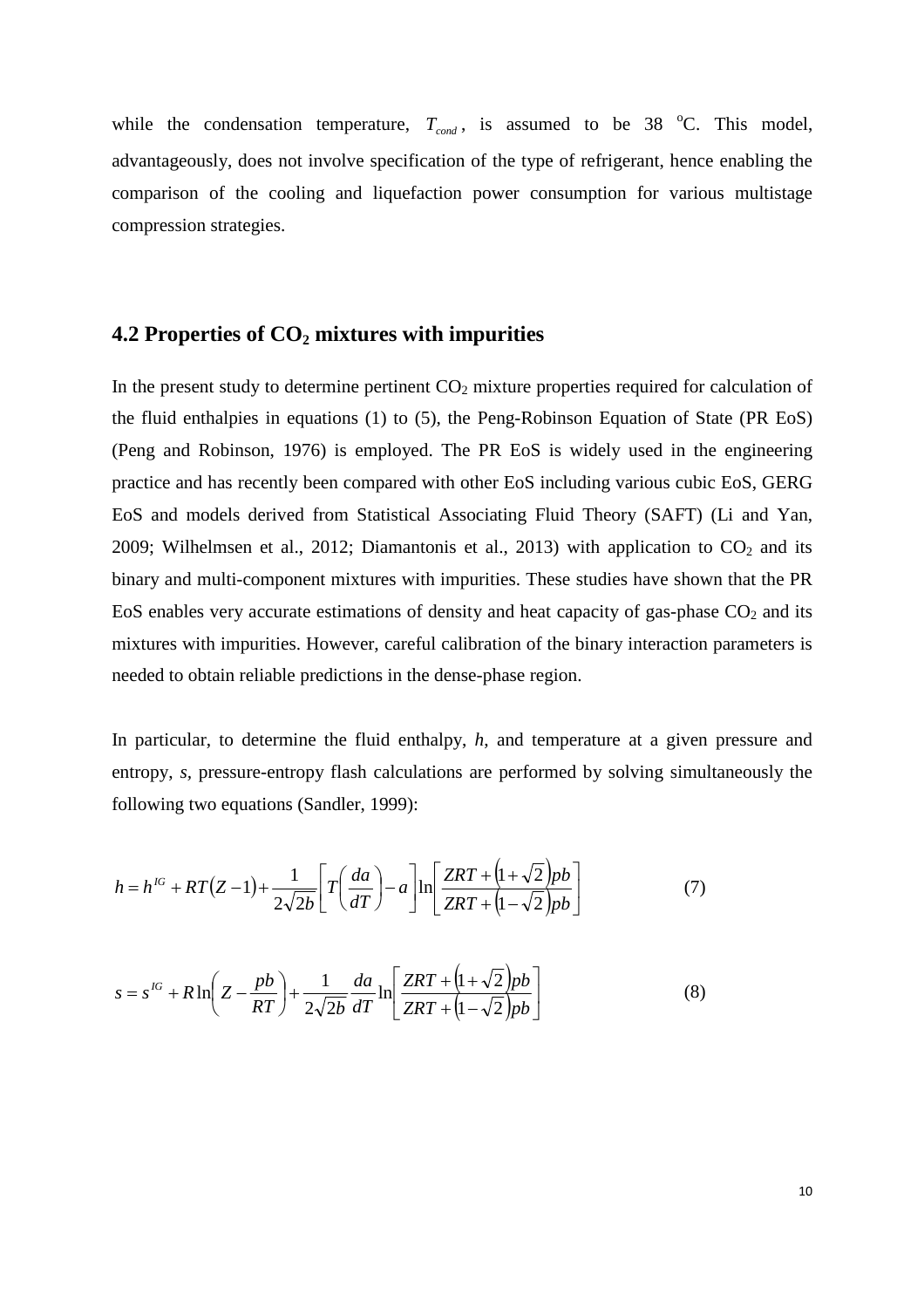where,  $h^{IG}$  and  $s^{IG}$  are respectively the fluid enthalpy and entropy in ideal gas state. *a* and *b* are the fluid-specific parameters, while *RT*  $Z = \frac{p}{q}$  $\rho$  $=\frac{P}{\sqrt{P}}$  is the fluid compressibility. The derivative *dT*  $\frac{da}{dx}$  is defined as:

$$
\frac{da}{dT} = -0.45724 \frac{R^2 T_c^2}{P_c} \kappa \sqrt{\frac{\alpha}{TT_c}},\tag{9}
$$

where  $p_c$  and  $T_c$  are respectively the fluid critical pressure and temperature.

In the present study, in order to determine parameters  $a$  and  $b$  for multicomponent  $CO<sub>2</sub>$ mixtures, the Van der Waals mixing rules are applied (Peng and Robinson, 1976):

$$
a = \sum_{i=1}^{n} \sum_{j=1}^{n} x_i x_j (1 - \delta_{ij}) \sqrt{a_i a_j} \tag{10}
$$

$$
b = \sum_{i=1}^{n} x_i b_i , \qquad (11)
$$

where  $x_i$  and  $x_j$  are molar fractions of components *i* and *j* in the *n*-component mixture,  $a_i$ ,  $a_j$  and  $b_i$  are the individual parameters of the components, and  $\delta_{ij}$  are the binary interaction parameters. The latter are estimated using correlations proposed by Nishiumi et al. (1988) and Valderrama and Reyes (1983) for binary mixtures involving hydrocarbons, inert gases, polar components and hydrogen. Table 3 lists the binary interaction parameters  $\delta_{ij}$ calculated for the  $CO<sub>2</sub>$  and various impurities relevant to the study.

In the present study, the above fluid properties are calculated using PR EoS implemented in REFPROP v.9.1 (Lemmon et al., 2013).

# **5. Results and discussion**

The impurities present in the  $CO<sub>2</sub>$  stream directly impact the fluid phase thereby constraining the operating envelops of the compression and pumping units. Accordingly, the VLE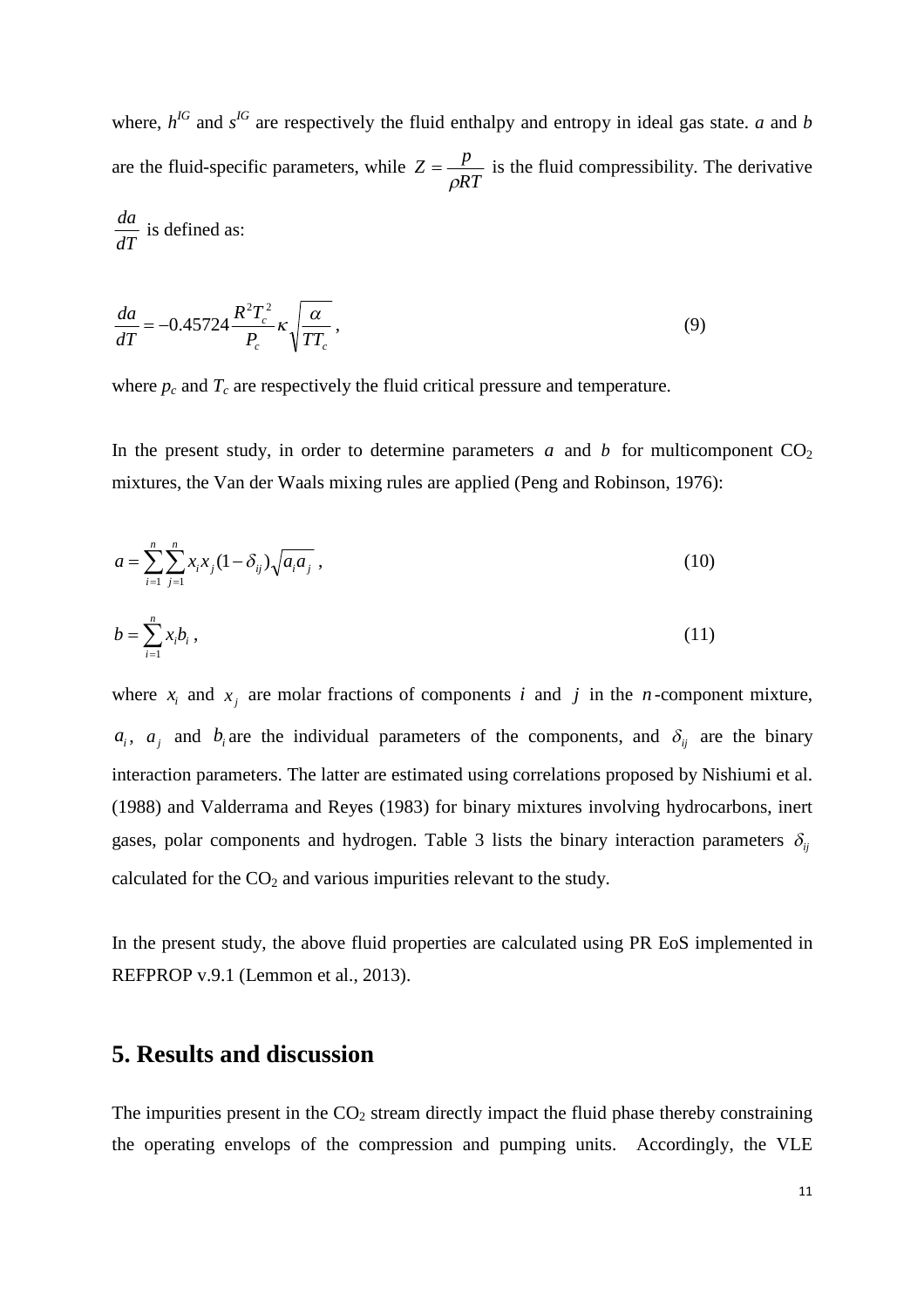behaviour for the typical industrial-grade  $CO<sub>2</sub>$  streams captured in post-combustion, precombustion and oxy-fuel capture processes as presented in Table 1 are examined first. Following this, the thermodynamic conditions matching the fluid phase requirements for the compression, liquefaction and pumping of various purity  $CO<sub>2</sub>$  streams are determined and the corresponding thermodynamic compression paths are constructed. This is then preceded by evaluation of the power requirements for multistage compression of the  $CO<sub>2</sub>$  streams to a dense-phase state suitable for the pipeline transportation and storage.

## **5.1 VLE of impure CO<sup>2</sup> streams**

To illustrate the variations in the phase equilibria of  $CO<sub>2</sub>$  streams of various purities, the liquid-vapour phase boundary is calculated for the mixture compositions from Table 1 using the PR EoS. Figure 1 shows the pressure-temperature phase diagram with the saturation line for pure  $CO<sub>2</sub>$  and the bubble-point and dew-point lines for the various  $CO<sub>2</sub>$  mixtures. As can be seen from Figure 1, the small amount of impurities in  $CO<sub>2</sub>$  mixtures produced in postcombustion  $CO_2$  and distillation-grade oxy-fuel stream (99.3% v/v purity) has very little impact on the bubble-point and dew-point curves, which remain close to the saturation curve for pure  $CO_2$ . Notably, relatively small amount of hydrogen in the pre-combustion  $CO_2$ stream (1.5% v/v) has nearly as strong impact on the phase equilibrium as that for 3.2% v/v of volatiles  $(N_2, O_2$  and Ar) in oxy-fuel double-flash stream. In the case of raw oxy-fuel mixtures, which carry relatively large amounts of impurities (15% v/v), the bubble-point and dew-point pressures are remarkably different from the vapour pressure of pure  $CO<sub>2</sub>$ . As can be seen from Table 1, the bubble-point temperature of post-combustion  $CO_2$  stream at 62 bar is ca 23  $^{\circ}$ C, which reduces in the presence of impurities. In particular, the bubble-point temperature for the oxy-fuel derived 85% v/v  $CO_2$  purity is  $ca - 55.4$  °C, which is much lower than that for the other  $CO<sub>2</sub>$  streams (Table 1).

As the presence of impurities in oxy-fuel  $CO<sub>2</sub>$  stream shifts the VLE boundaries to higher pressures, it can be expected that higher pipeline operating pressures will be required to maintain the  $CO<sub>2</sub>$  in the dense phase. Also, the changes in the bubble point caused by the presence of impurities would affect the operating conditions for  $CO<sub>2</sub>$  stream liquefaction and pumping. As such, the knowledge of the VLE for the  $CO<sub>2</sub>$  stream is prerequisite for the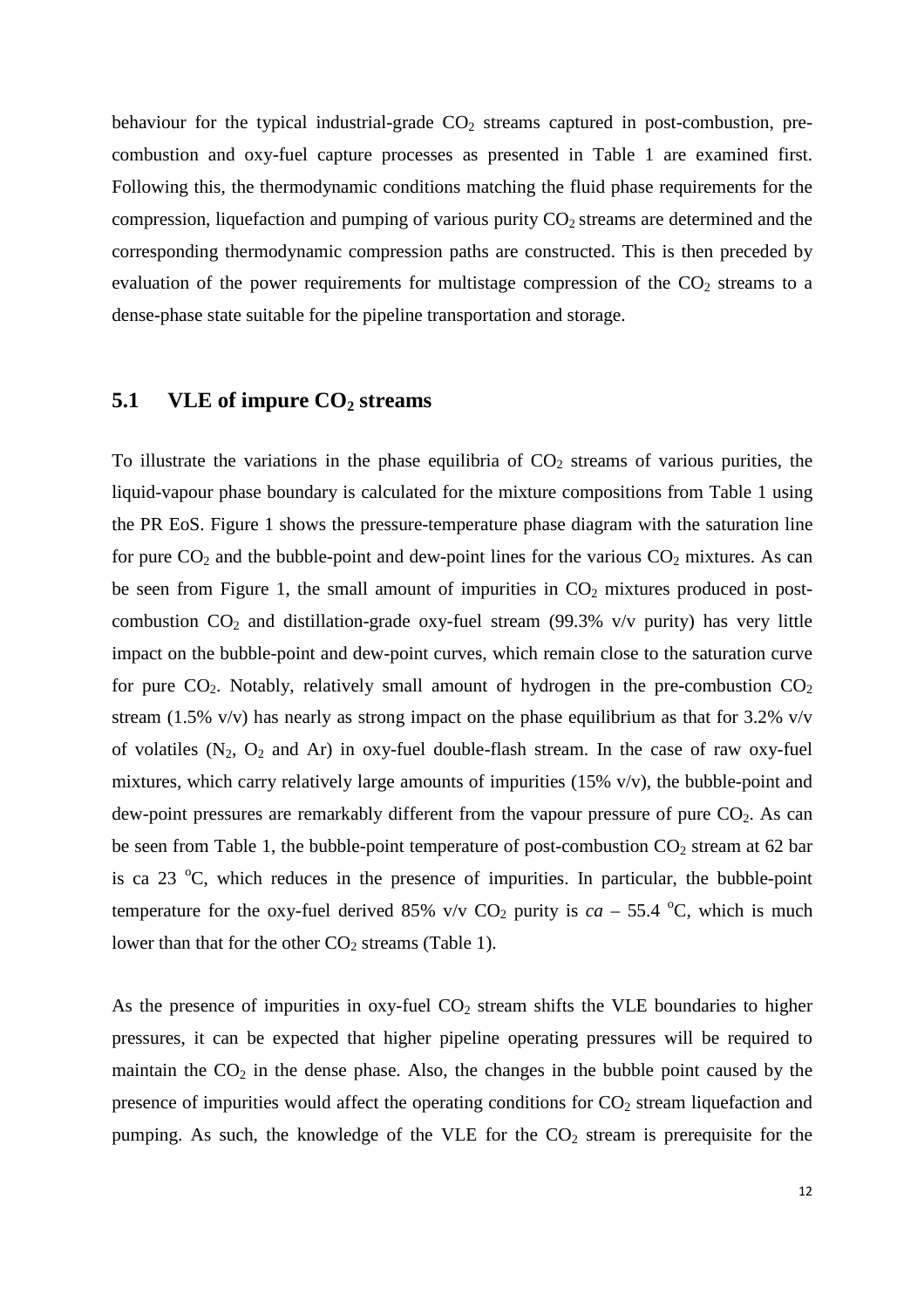design of compression strategies and should be considered when deciding on the compressor operating conditions as discussed in the following.

## **5.2 Multistage compression of CO<sup>2</sup> streams containing impurities**

In the following, the impact of  $CO<sub>2</sub>$  impurities on the power demand for multistage compression is determined based for relevant pressure and temperature conditions and prescribed number of stages for the differed types of compressors presented in Table 2. Given relatively little impact of impurities on properties of post-combustion and distillation-grade oxy-fuel  $CO<sub>2</sub>$  streams carrying less than 15% v/v of impurities, these two streams are not considered further in the study, where the focus is made on the 96.7% v/v and 85% v/v  $CO<sub>2</sub>$ purity oxy-fuel streams and  $CO<sub>2</sub>$  mixture from pre-combustion capture.

Following Witkowski et al., (2013) the  $CO<sub>2</sub>$  stream temperature entering the compressor is set at 38  $^{\circ}$ C, which is higher than the cri-condentherm temperature of CO<sub>2</sub>-rich mixtures, ensuring the gaseous state of the fluid. Furthermore, following Witkowski and Majkut (2012), it is assumed that each compression stage is followed by inter-stage cooling bringing the  $CO_2$  stream back to 38 °C. It is also assumed that the  $CO_2$  stream leaves the compression unit at 151 bar and 38  $\degree$ C (except when combining compression with liquefaction and pumping as in the option C, as will be explained later). As discussed in Section 2, the oxyfuel and pre-combustion  $CO<sub>2</sub>$  capture become most efficient at elevated pressures around 10-20 bar, which is achieved by coupling the compression and purification processes. Since this coupling complicates the analysis of the impact of impurities on compression, the present study is focused on the high-pressure compression phase starting from an intermediate pressure of 15 bar, which is chosen from the operating pressure range of oxy-fuel and precombustion capture technologies.

13 For the purpose of the present study, the pressure ratios for the individual stages of compression of the impure  $CO<sub>2</sub>$  streams is chosen based on the previous recommendations for the high-purity  $CO_2$  (Witkowski et al, 2013). In particular, for multistage centrifugal compressors (option A), the pressure ratio is set to 1.78:1, while for the supersonic shockwave compressors (option B), the pressure ratio is chosen to be 10:1. In the case of multistage compression (option C), following the strategy employed by Witkowski et al. (2013), a 2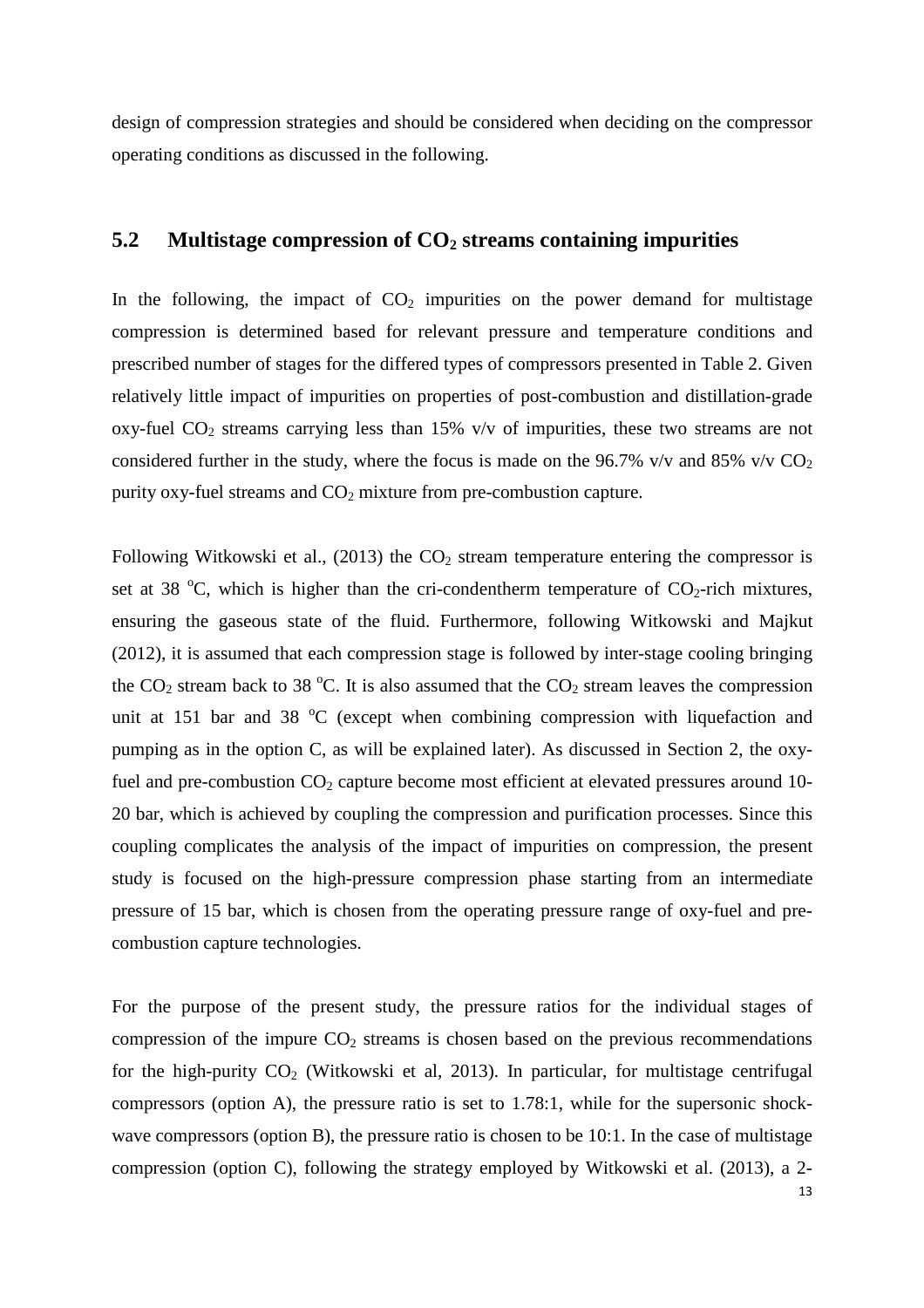stage centrifugal compressor is utilised to raise the pressure in the gas stream from 15 to 62 bar, which is followed by subsequent liquefaction and pumping to 151 bar. As mentioned in Section 3.3, the advantage of the above compression strategy stems from the fact that using pumps is cheaper than operating compressors. However, in order to benefit from this advantage, the liquefaction should be achieved without significant rise in capital and operating costs. Also, in order to avoid formation of dry ice in a condensing gas, its temperature should remain above the triple point temperature of fluid, which in case of pure  $CO<sub>2</sub>$  is –56.6 °C. Table 2 shows that for all the  $CO<sub>2</sub>$  streams considered the liquefaction can be performed at 62 bar pressure and temperatures above  $-56.6$  °C. As such, in the present study the liquefaction is assumed to be performed at 62 bar pressure which is only slightly above 60 bar pressure recommended for high-purity  $CO<sub>2</sub>$  (Witkowski and Majkut, 2012; Aspelund, 2010).

Figures 2, 3 and 4 respectively represent the fluid pressure-enthalpy *p-h* diagrams showing compression paths for the different compressor types A, B and C (Table 2) based on the above pressure ratios, inlet/outlet conditions and four  $CO<sub>2</sub>$  streams representative of the various capture technologies. The latter include 96.7% v/v and 85% v/v  $CO<sub>2</sub>$  purity oxy-fuel streams, pre-combustion stream carrying 98.07% v/v of  $CO<sub>2</sub>$ , and pure  $CO<sub>2</sub>$ , which practically represents high-grade post-combustion and distillation-grade  $CO<sub>2</sub>$  (Table 1).

Figure 2 *a* for pure  $CO_2$  provides a reference for analysis of compression of impure  $CO_2$ streams in Figures 2  $b$ ,  $c$  and  $d$ . Returning to Figure 2  $a$ , the  $CO<sub>2</sub> p-h$  compression path corresponds to the 4-stage compression from the inlet 38  $^{\circ}$ C and 15 bar (point 0) to 38  $^{\circ}$ C and 151 bar final state (point 4). During each compression stage (*0-1, 1'-2, 2'-3, etc*), at the constant pressure ratio of 1.78:1, the exit fluid temperature reaches *ca* 90  $^{\circ}$ C. This temperature is then reduced to 38  $^{\circ}$ C in isobaric cooling processes (*1-1', 2-2', 3-3', etc*) before entry into the next compressor stage.

Figures 2 *b-d* show the phase diagrams and the fluid *p-h* compression paths for the three  $CO<sub>2</sub>$ mixture streams representative of the various capture technologies (Table 1). In each case, the 4 stage compression starts from 15 bar and 38  $^{\circ}$ C. In practice, the 4-stage compression is performed using either a specially designed high-pressure integrally geared compressor, or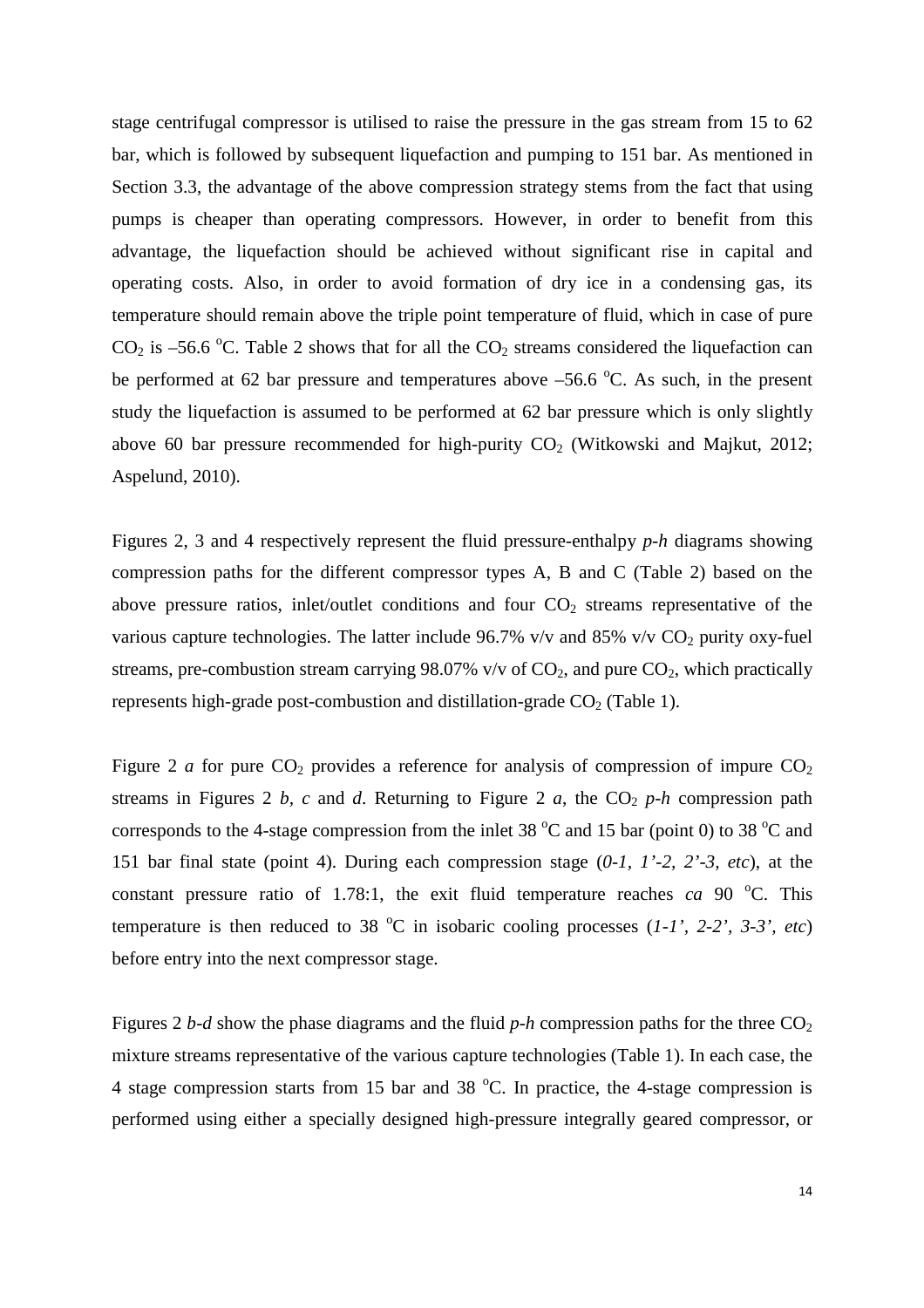using the more conventional, though less compact, train of 4 single-stage compressors (IEAGHG, 2011).

Figures 3 *a-d* present the fluid phase boundaries and the corresponding *p-h* paths for the supersonic shock-wave compression of pure  $CO<sub>2</sub>$  (Figure 3 *a*) and the various  $CO<sub>2</sub>$  mixtures (Figures 3 *b-d*). In all the cases the inlet temperature and pressure are taken as 38  $^{\circ}$ C and 15 bar with a pressure ratio of 10:1 resulting in the final delivery pressure of 151 bar. Intercooling at each stage reduces the compressed fluid temperature from  $ca$  279 °C back to the feed temperature of 38  $^{\circ}$ C. As discussed previously by Witkowski et al. (2013), the shockwave compressors consume more power than conventional centrifugal compressors, but offer more compact design, have lower capital cost and generate compression heat of sufficient quality to be utilised elsewhere in the plant.

Figures 4 *a-d* show the corresponding data as in Figures 3 *a-d* but for multistage compression with pumping following liquefaction of the  $CO<sub>2</sub>$  at subcritical pressures (option C, Table 2). As shown in Figure 4 *a* for pure  $CO<sub>2</sub>$ , the feed is first compressed in 2 stages (0-2) from 1.5 bar to 62 bar, followed by isobaric liquefaction (*2-2'*), isothermal pumping to 151 bar (*2'-3'*) and heating back to the inlet temperature of  $38^{\circ}$ C (3'-4). Similarly, in Figures 4 *b-d*, the three-stage compression of impure oxy-fuel and pre-combustion streams from 15 bar (*0-1-1'- 2*) is followed by liquefaction (*2-2'*), pumping (*2'-3'*) and heating (*3'-4*).

### **5.3 Compression power requirements**

Figure 5 shows the compression power demands, the inter-stage cooling duties and the cooling power demands per tonne of  $CO<sub>2</sub>$  captured, calculated using equations (4), (5) and (6) respectively, for the cases presented in Figures 2 - 4. Following the study by Witkowski et al. (2013), the compressor isentropic efficiency is set to 0.75 for multistage centrifugal compressor (Option A), 0.85 for the shock-wave compression (Option B), and 0.8 for the compression combined with pumping (Option C), while the cooling system efficiency is set to 0.6 (Jobson, 2014.). To account for high pressures of  $CO<sub>2</sub>$  streams in pre-combustion and oxy-fuel capture (as discussed in Section 2), the analysis is performed for the high-pressure compression phase starting from 15 bar and 38  $^{\circ}$ C.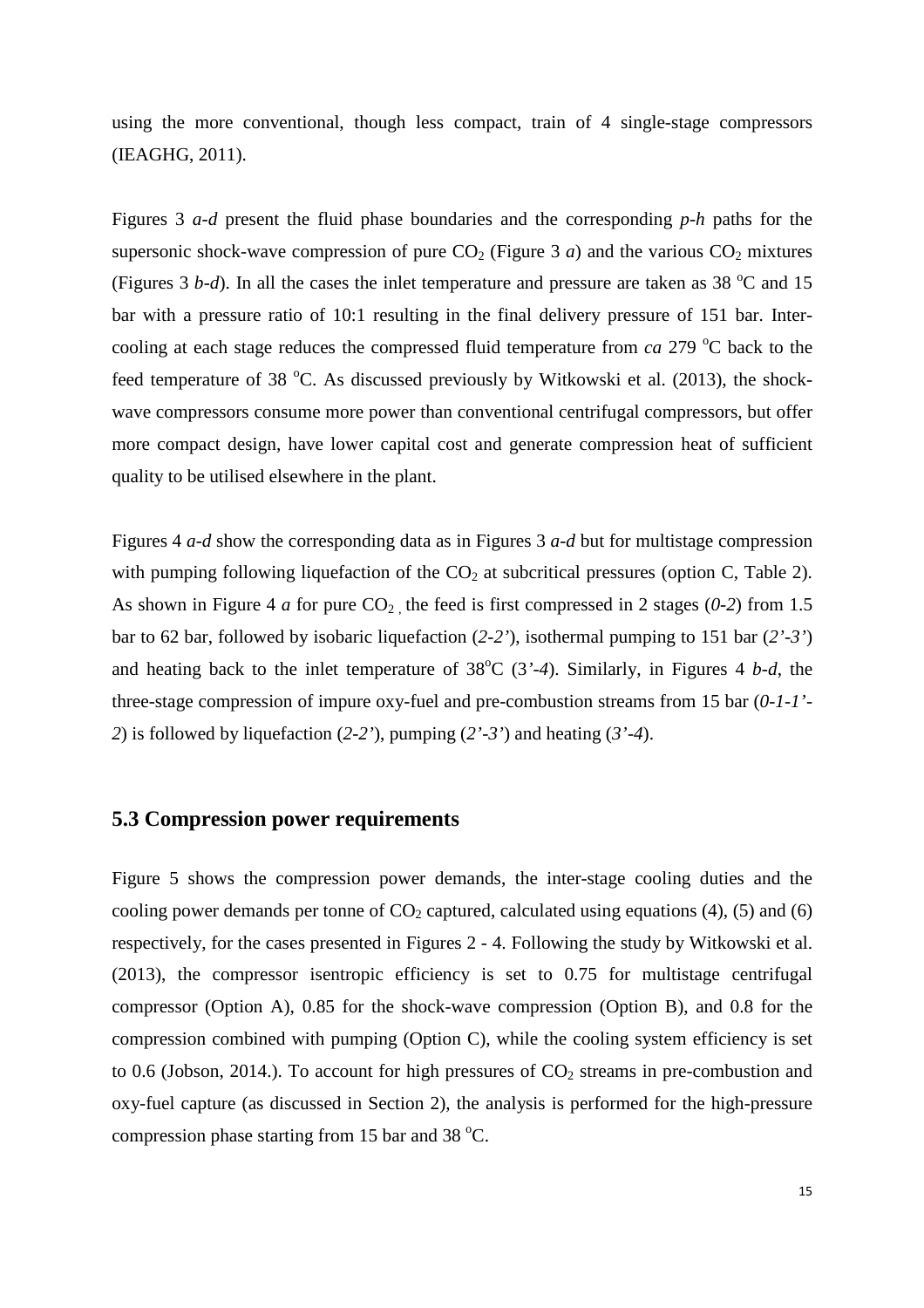Figure 5 *a* shows the variation of the calculated compression power demands for the different compressors against the  $CO<sub>2</sub>$  purity. The corresponding cooling duty requirements are presented in Figure 5 *b*, while Figures 5 *c* shows the estimated power demands for the cooling system operation.

As can be seen from Figures 5  $a$  and  $b$ , the presence of impurities in the  $CO<sub>2</sub>$  stream affects both the compression power and the inter-stage cooling duty. In agreement with previous studies (Witkowski et al, 2013; IEAGHG 2011), the power demand for compression of pure CO<sup>2</sup> using supersonic compressors (option B) is estimated to be *ca* 50% higher than that for the centrifugal compression (option A). On the other hand using liquefaction and pumping (option C) reduces the compression power demand by *ca* 15% when compared to multistage centrifugal compressors (option A).

Also, the results in Figure 5 *a* show nearly equal power demands for compression of the double-flash 96.7% v/v purity oxy-fuel and the 98.07% v/v purity pre-combustion streams. This can be attributed to the fact that the pre-combustion  $CO_2$  stream contains 1.5 % v/v of hydrogen (Table 1), which is relatively small compared to 3.2% v/v of volatiles  $(N_2, O_2$  and Ar) found in oxy-fuel double-flash stream, but has stronger effect on the physical properties of the fluid, particularly the density and, hence, the compression power.

Remarkably, the results in Figure 5 indicate that multistage compression is characterised by a large cooling duty. In particular, when using compression options A, B and C to compress  $CO<sub>2</sub>$  streams carrying less than *ca* 5% (v/v) of impurities, the inter-stage cooling duty is predicted to be *ca* 3, 2 and 4 times bigger than the compression power (cf the data in Figures 5 *a* and *b*). This primarily can be attributed to non-ideal behaviour of the  $CO<sub>2</sub>$  fluid and significant decrease in the fluid enthalpy with pressure, impacting the compression power and cooling duty in equations (4) and (5).

In the case of dehumidified oxy-fuel stream of  $85\%$  (v/v) purity, the cooling duty becomes particularly large, reaching  $ca$  145 kWh/tCO<sub>2</sub>, which can be attributed to relatively low temperature (-54.5 °C) considered for liquefaction of the 85% (v/v) purity oxy-fuel  $CO<sub>2</sub>$ stream. Possible strategies for removing such large amounts of heat from the  $CO<sub>2</sub>$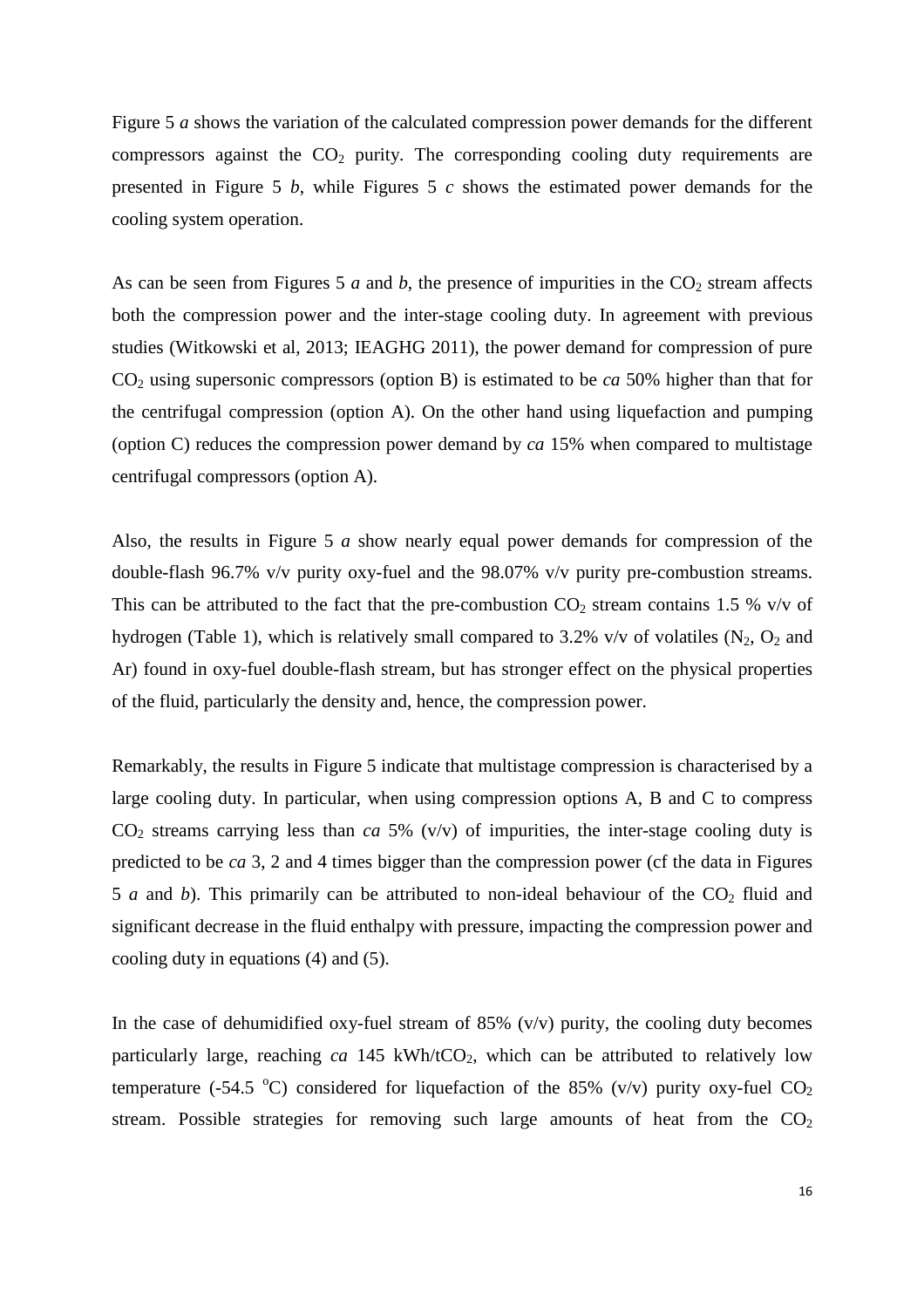compression, may include optimising the heat integration between the  $CO<sub>2</sub>$  compression and other processes in the CCS plant.

The relatively large cooling duty in comparison with the compression power can be primarily attributed to a fact that at pressures above *ca* 15 bar the enthalpy of gas-phase  $CO<sub>2</sub>$  depends not only on temperature but becomes a strong function of pressure. As a result, the enthalpy increase in isentropic compression becomes less than the enthalpy decrease in the subsequent cooling to the original temperature. The latter can be illustrated by e.g. Figure 3 *a*, where the enthalpy changes in the compression (*0-1*) and cooling (*1-1'*) processes can be compared directly. It is important to note that actual power demand for operating the cooling system is not equivalent to the cooling duty and may be significantly reduced by integrating the cooling system operation with other processes in the CCS capture and  $CO<sub>2</sub>$  emission plant. Figures 5 c shows the estimates of power consumptions for operation of the cooling system as part of multistage compression process. From comparison of the data in Figure 5 a and 5c it can be seen that the cooling system is expected to consume less than ca 7% of power spend on compression in options A and B, while using compression option C (compression combined with liquefaction and pumping) results in significant increase in the cooling system power demand, which reaches *ca* 50% and 250% of the compression power when applied to oxyfuel double-flash and the oxy-fuel dehumidified CO2 streams respectively.

While the minimum acceptable levels of impurities are dictated by specific transportation and storage conditions, the cost of  $CO<sub>2</sub>$  purification should be traded off against the costs of compression, transportation and storage of impure  $CO<sub>2</sub>$  stream. The results in Figure 5 *a* and  $c$  provide estimates for the power demand in compression per tonne of  $CO<sub>2</sub>$  avoided, which is relevant for analysis of the relative costs of mitigation of  $CO<sub>2</sub>$  emissions (Rubin, Rao and Chen, 2003).

Additionally, the relative changes in the compression power demand and cooling duties associated with the presence of impurities in  $CO<sub>2</sub>$  streams, are calculated as:

$$
\delta w_{comp} = \frac{w_{comp} - w_{comp}^{CO2}}{w_{comp}^{CO2}} \cdot 100\%
$$
\n(12)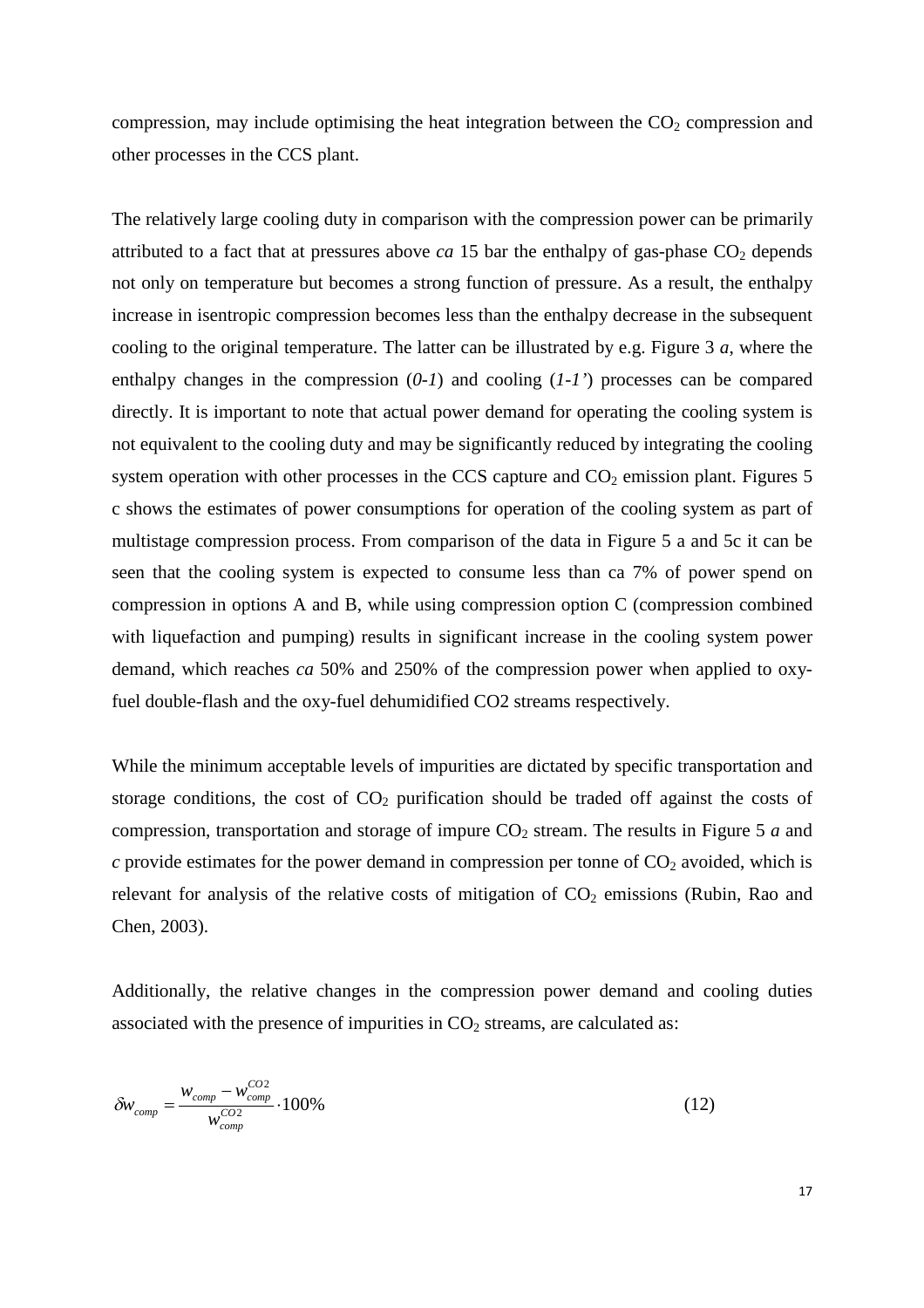$$
\delta q_{cool} = \frac{q_{cool} - q_{cool}^{CO2}}{q_{cool}^{CO2}} \cdot 100\%
$$
\n(13)

where  $w_{comp}$  and  $q_{cool}$  are respectively the specific compression power and cooling duty of impure CO<sub>2</sub> streams, while  $w_{comp}^{CO2}$  and  $q_{cool}^{CO2}$  are those corresponding to the pure CO<sub>2</sub>.

Figures 6 *a* and *b* show respectively the relative changes  $\delta w_{\text{comp}}$  and  $\delta w_{\text{cool}}$ , calculated using equations (12) and (13) based on the data presented in Figure 5 for the  $CO<sub>2</sub>$  streams of various purity. As can be seen from Figure 6 *a*, the compression power generally increases with the decrease in  $CO<sub>2</sub>$  purity. This can be explained by the fact that compression power (see equation (2)) is inversely proportional to the fluid density which progressively decreases with the increase in the amount of the impurities. In the case of oxy-fuel stream carrying 85% v/v impurities, the multistage compression (Figure 6 *a*) demands *ca* 12-30% more power than compression of pure  $CO_2$ . Remarkably, the impact of  $CO_2$  stream purity on the intercooling duty (Figure 6 *b*) is non-monotonic. In particular, when using compression options A and B, the impact of impurities on the cooling duty becomes notable only for the oxy-fuel  $CO<sub>2</sub>$ stream of 85% purity, where the cooling is reduced by less than *ca* 2% when compared to the pure  $CO<sub>2</sub>$ . In the case of the compression option C, the cooling duty is slightly increased (by *ca* 5%) for pre-combustion and oxy-fuel double-flash streams, and becomes by *ca* 50% larger than for the pure  $CO_2$  when applied to oxy-fuel dehumidified  $CO_2$  stream. The latter increase in the cooling duty can be attributed to the decrease in the bubble point temperature of the  $CO<sub>2</sub>$  mixture with the impurities as discussed earlier and as can be seen from the data in Table 1.

As can be seen from equations (1)-(3), the compression work and the cooling duty are subject to uncertainties in the fluid density and enthalpy predictions by the thermodynamic model. While there is a lack of experimental data for validation of the properties models for multicomponent  $CO<sub>2</sub>$  mixtures relevant to CCS, the accuracy of the PR EoS predictions of the fluid density can be judged to some extent by available studies assessing the PR EoS validity against data for pure CO<sub>2</sub> and its binary and ternary mixtures (see e.g., Valderrama and Alfaro, 2000; Li and Yan, 2009; Mazzoccoli et al, 2012; Wilhelmsen et al., 2012; Nazeri et al, 2006). These studies have shown that the PR EoS can provide reliable estimates for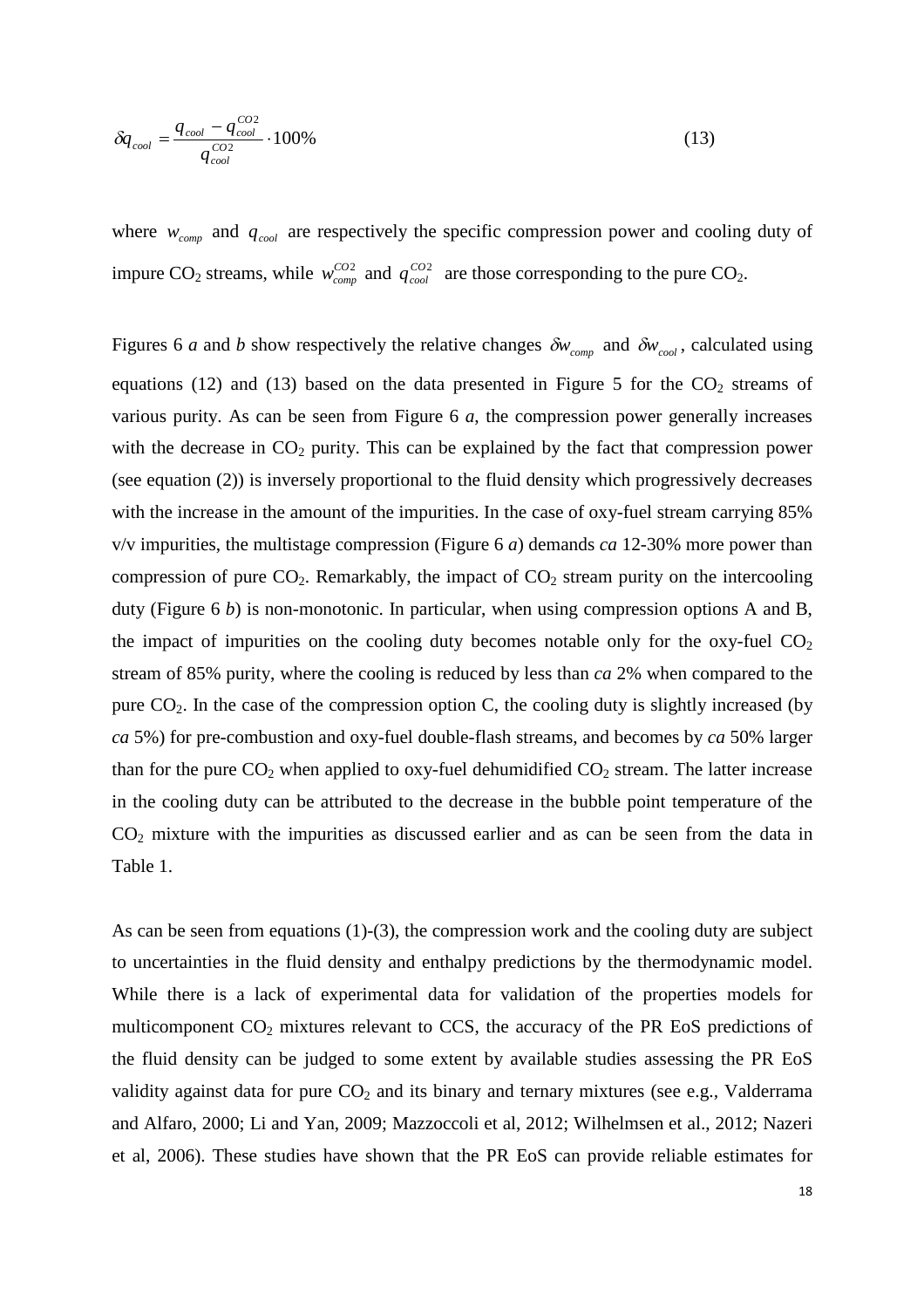properties of  $CO<sub>2</sub>$  in gas phase, though it tends to under-estimate the liquid density, on average by *ca* 4% for pure  $CO_2$  and by *ca*  $\pm 2.5$ % for binary and ternary mixtures of  $CO_2$  with  $CH<sub>4</sub>$  and N<sub>2</sub> (Wilhelmsen et al., 2012). Applying the error propagation analysis to equation (1) it can be shown that the above  $\pm 4\%$  inaccuracy in the CO<sub>2</sub> fluid density would results in a corresponding ±4% error in the estimated compression power.

## **6. Conclusions and recommendations**

The results of a thermodynamic analysis performed for determining the power requirements for the compression of  $CO<sub>2</sub>$  streams for pipeline transportation and subsequent geological sequestration were presented. The  $CO<sub>2</sub>$  streams considered included those captured from oxyfuel and pre-combustion coal-fired power plants. Several industrial compression schemes as previously recommended for high-purity  $CO<sub>2</sub>$  streams captured in a post-combustion plant (Witkowski et al., 2013) were considered. The three strategies examined included gas-phase compression using multistage centrifugal compressors, multistage compression of  $CO<sub>2</sub>$  gas followed by liquefaction and pumping, and gas-phase compression using supersonic shockwave two-stage and single-stage compressors. Given the relatively high pressures of  $CO<sub>2</sub>$ streams captured in oxy-fuel and pre-combustion processes, the analysis was performed for the high-pressure compression phase starting at 15 bar.

It was found that for oxy-fuel and pre-combustion  $CO_2$  streams of purity higher than *ca* 96%, the compression power for the three compression strategies examined was not significantly affected by the presence of impurities. In case of the oxy-fuel stream with  $85\%$  CO<sub>2</sub> purity, the compression power requirement for the three compression schemes considered was found to increase by  $ca$  12-30 % more than that for the compression of pure  $CO<sub>2</sub>$ . Given that the power demand for compression increases with the amount of  $CO<sub>2</sub>$  stream impurities which removal would raise the capture costs, there is a potential trade-off between the costs of compression and purification. By combining the present methodology with a cost-benefit analysis model for the compression and purification, an optimal  $CO<sub>2</sub>$  stream purity for a given CCS plant may be determined.

The power demand for operating the inter-stage coolers is estimated to be relatively small in comparison with the compression power demand (less than *ca* 7%) when using the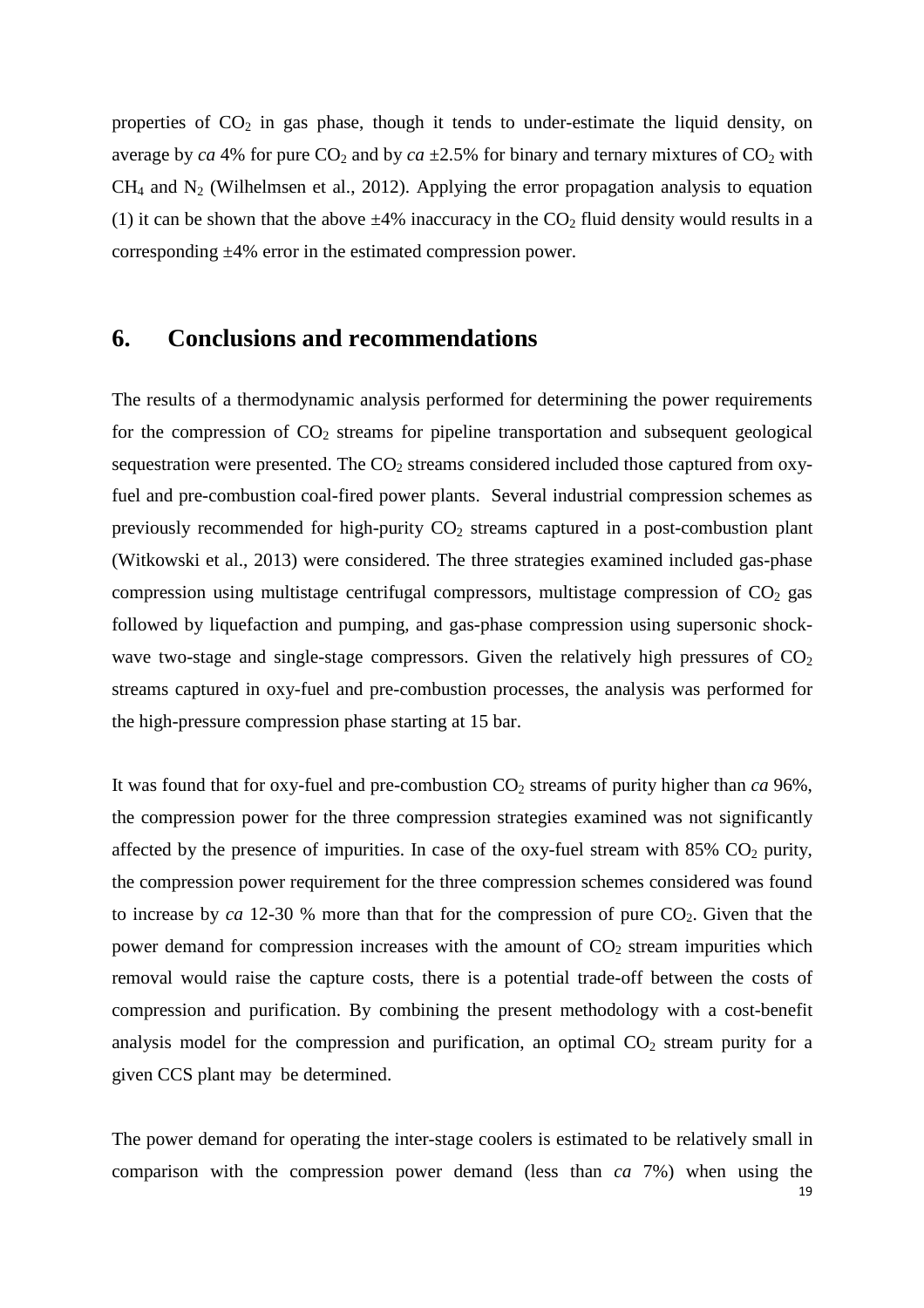centrifugal and shock-wave compressors. However, when using compression combined with liquefaction and pumping, the cooling system operation can take up about 50% of the compression power when applied to the oxy-fuel double-flash and pre-combustion  $CO<sub>2</sub>$ streams, and becomes nearly 2.5 times higher than the compression power demand when applied to an oxy-fuel dehumidified stream of  $85\%$  CO<sub>2</sub> purity.

The relatively high estimated power demand for the operation of the compressor cooling system can be attributed to large cooling duties for the liquefaction of impure  $CO<sub>2</sub>$  streams. In particular, the cooling duty was shown to increase by up to 50% when compressing oxy-fuel  $CO<sub>2</sub>$  with 85% v/v purity as compared to that for pure  $CO<sub>2</sub>$ .

Remarkably, for  $CO_2$  streams of higher than 95 % v/v purity, compression combined with liquefaction and pumping can result in as much as *ca* 15% increase in efficiency as compared to conventional centrifugal compression. The liquefaction can be achieved at subcritical pressures around 62 bar using conventional water cooling systems at temperatures in the range 10 to 20  $^{\circ}$ C. At the same time, the study shows that operating such a system becomes less feasible for lower grade  $CO<sub>2</sub>$  streams due to incomplete liquefaction of the  $CO<sub>2</sub>$  stream. In particular, given the low bubble-point temperatures of oxy-fuel streams of  $ca$  85%  $CO<sub>2</sub>$ purity, liquefaction at 62 bar would require using coolant temperatures as low as  $-54.5$  °C which would not be economically viable. This temperature may be increased by applying  $CO<sub>2</sub>$  liquefaction at higher pressures, however, to determine the optimal conditions for the liquefaction, the trade-off between the costs for operating compressors and cooling/pumping system should be carefully considered.

### **Acknowledgements**



The financial support from the European Union  $7<sup>th</sup>$  Framework Programme FP7-ENERGY-2012-1-2STAGE under grant agreement number 309102 (CO2QUEST), the UK Engineering and Physical Science Research Council (UKCCSRC grant number UKCCSRC-C2-183) and from Ministry of Education, Malaysia is gratefully acknowledged.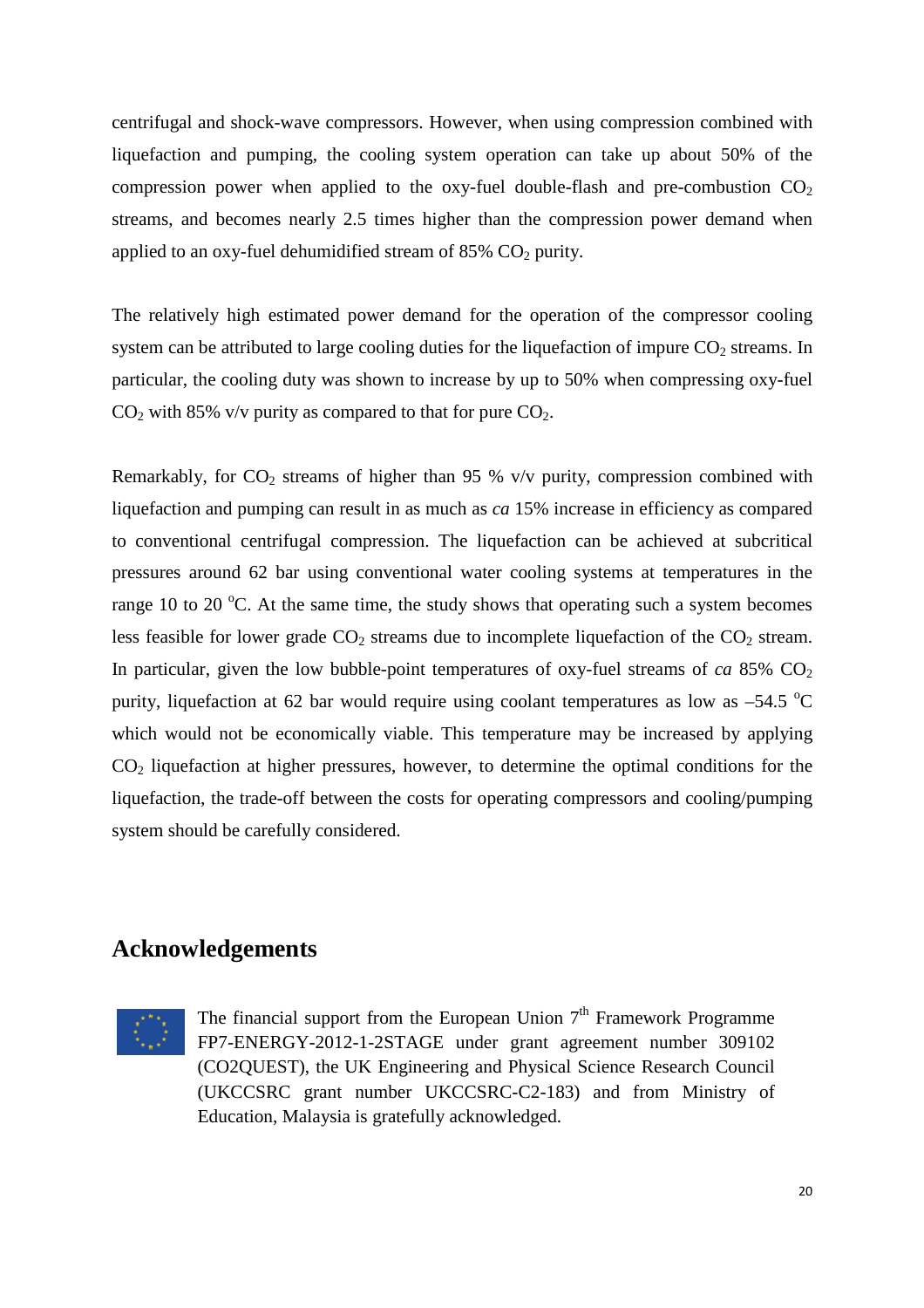## **References**

- Aspelund, A. 2010. Carbon dioxide  $CO<sub>2</sub>$  compression, transport and injection processes and technology. *In:* Maroto-Valer, M. M. (ed.) *Developments and Innovation in Carbon Dioxide (CO2) Capture and Storage Technology: Carbon Dioxide (CO2) Capture, Transport And Industrial Applications* Elsevier Woodhead Publishing Series
- Aspelund, A. & Jordal, K. 2007. Gas conditioning-The interface between  $CO<sub>2</sub>$  capture and transport. *International Journal of Greenhouse Gas Control,* 1**,** 343-354.
- Baldwin, P. 2009. Low-cost, high-efficiency CO<sub>2</sub> compressors. *Carbon Capture Journal*, 18-21.
- Baldwin, P. 2011. World's first supersonic  $CO<sub>2</sub>$  compression test facility.
- Baldwin, p. & Williams, J. 2009. Capturing  $CO<sub>2</sub>$ : Gas compression vs. liquefaction.
- Besong, M. T., Maroto-Valer, M. M. & Finn, A. J. 2013. Study of design parameters affecting the performance of CO<sup>2</sup> purification units in oxy-fuel combustion. *International Journal of Greenhouse Gas Control,* 12**,** 441-449.
- Calado, M. A. P. A. 2012. Modeling and design synthesis of a CCS compression train system via MINLP optimization.
- De Visser, E., Hendriks, C., Barrio, M., Mølnvik, M. J., De Koeijer, G., Liljemark, S. & LE Gallo, Y. 2008. Dynamis CO<sub>2</sub> quality recommendations. *International Journal of Greenhouse Gas Control,* 2**,** 478-484.
- Dillon, D. J., Panesar, R. S., Wall, R. A., Allam, R. J., White, V., Gibbins, J. & Haines, M. R. 2005. Oxy-combustion processes for  $CO<sub>2</sub>$  capture from advanced supercritical PF and NGCC power plant.
- Diamantonis, N. I., Boulougouris, G. C., Mansoor, E., Tsangaris, D. M., & Economou, I. G. (2013). Evaluation of cubic, SAFT, and PC-SAFT equations of state for the vaporliquid equilibrium modeling of CO2 mixtures with other gases. *Industrial and Engineering Chemistry Research*, 52, 3933–3942.
- Duan, L., Chen, X. & Yang, Y. 2013. Study on a novel process for  $CO_2$  compression and liquefaction integrated with the refrigeration process. *International Journal of Energy Research,* 37**,** 1453-1464.
- E.C., 2011. Implementation of Directive 2009/31/EC on the Geological Storage of Carbon Dioxide Guidance Document 2: *Characterisation of the Storage Complex, CO<sup>2</sup> Stream – Composition, Monitoring and Corrective Measures*, ISBN-13 978- 92-79- 19834-2.
- Goos, E., Riedel, U., Zhao, L. & Blum, L. 2011. Phase diagrams of  $CO_2$  and  $CO_2-N_2$  gas mixtures and their application in compression processes. *Energy Procedia,* 4**,** 3778- 3785.
- IEAGHG, 2011. Rotating equipment for carbon dioxide capture and storage, 2011/07, September, 2011
- IEAGHG 2011. Technical specifications: Impact of  $CO<sub>2</sub>$  impurity on  $CO<sub>2</sub>$  compression, liquefaction and transportation (IEA/Con/13/213).
- Jobson, M. 2014. Energy Considerations in Distillation. In: Gorak A, Sorensen E, eds. *Distillation: Fundamentals and Principles.* Oxford: Academic Press; 2014:225–270.
- Kather, A. & Kownatzki, S. 2011. Assessment of the different parameters affecting the  $CO<sub>2</sub>$ purity from coal fired oxyfuel process. *International Journal of Greenhouse Gas Control*.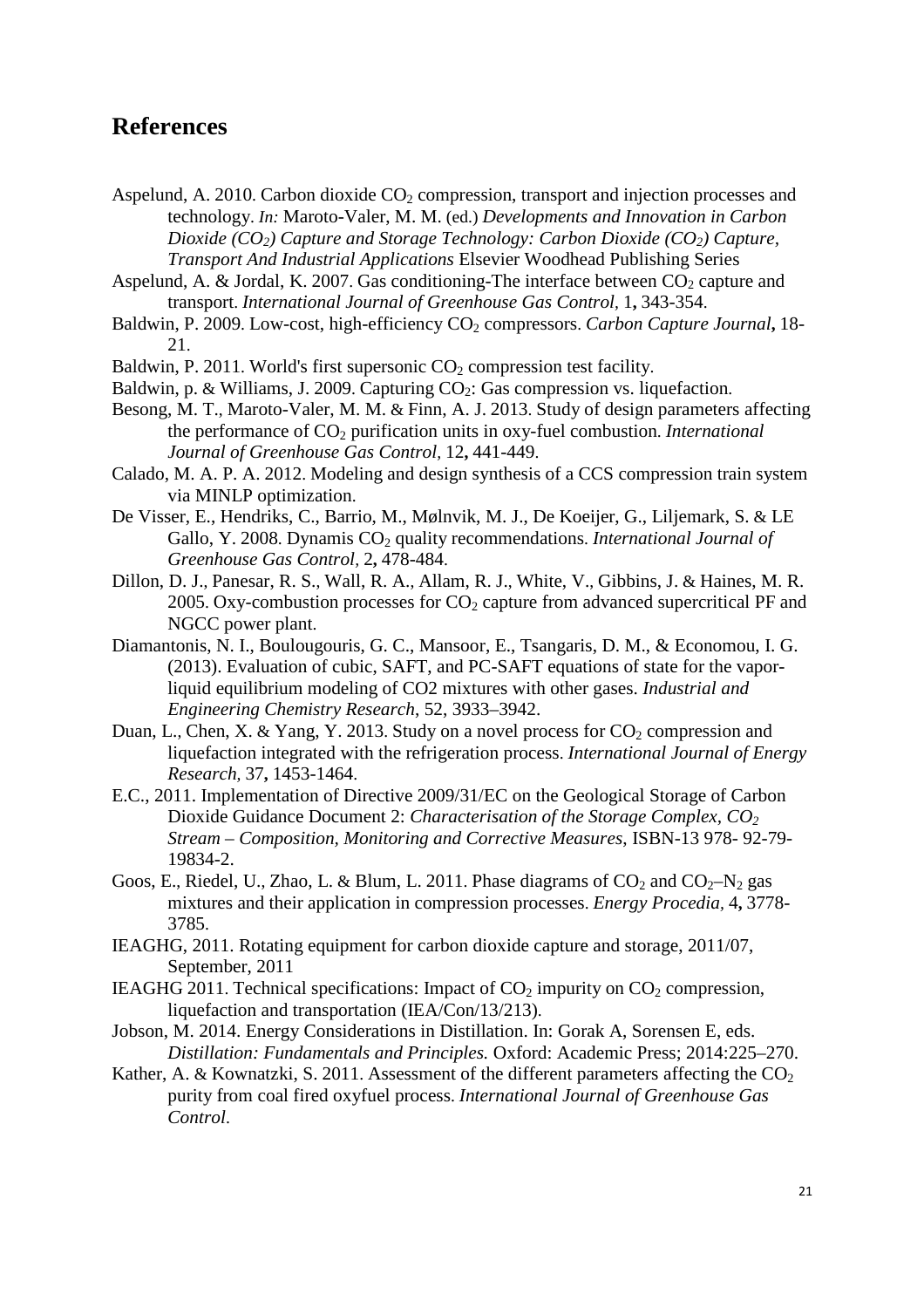- Kather, A., Paschke, B., Kownatzki, S., 2013. *CO2-Reinheit für die Abscheindung und Lagerung (COORAL): Prozessgasdefinition, Transportnetz und Korrosion*. Final Report. Hamburg University of Technology.
- Kidd, H. A. & Miller, H. F. 2010. Engineer's Notebook. Compression solutions for  $CO<sub>2</sub>$ applications (traditional centrifugal and superonic technology).
- Kownatzki, S. & Kather, A. 2011. CO<sup>2</sup> Purity in Coal Fired Oxyfuel Processes. *2 nd Oxy-Fuel Combustion Conference.* Yeppoon, Queensland, Australia.
- Lemmon, E. W., Huber, M. L. & McLinden, M. O. 2013. NIST Standard Reference Database 23, NIST Reference Fluid Thermodynamic and Transport Properties - REFPROP, Version 9.1. *In:* Applied chemicals and materials division, N. I. O. S. A. T., boulder, colorado 80305 (ed.).
- Li, H., & Yan, J. (2007). Preliminary Study on CO2 Processing in  $CO<sub>2</sub>$  Capture From Oxy-Fuel Combustion, In: *Proceedings of GT2007 ASME Turbo Expo 2007: Power for Land, Sea and Air*. May 14-17, 2007, Montreal, Canada. Paper no. GT2007-27845. 1– 9.
- Li, H. & Yan, J. 2009. Evaluating cubic equations of state for calculation of vapor–liquid equilibrium of CO<sub>2</sub> and CO<sub>2</sub>-mixtures for CO<sub>2</sub> capture and storage processes. *Applied Energy,* 86**,** 826-836.
- Ludke, K. H. 2004. *Process centrifugal compressors: Basics, function, operation, design and application*.
- Metz, B., Davidson, O., Coninck, H. D., Loos, M. & Meyer, L. 2005. IPCC special report on Carbon Capture and Storage. *In:* PRESS, C. U. (ed.).
- Michael, B. W. & John, C. B. CO<sub>2</sub> capture via oxyfuel firing: Optimisation of a retrofit design concept for a refinery power station boiler. First National Conference on Carbon Sequestration May 15-17 2001 2001 Washington DC.
- Moore, J. J., Lerche, A., Delgado, H., Allison, T. & Pacheco, J. Development of Advanced centrifugal compressors and pumps for carbon capture and sequestration applications. The 40<sup>th</sup> Turbomachinery Symposium, 2011 Houston, Texas. 107-120.
- Nishiumi, H., Arai, T., & Takeuchi, K. (1988). Generalization of the binary interaction parameter of the Peng-Robinson equation of state by component family. Fluid Phase Equilibria, 42, 43–62.
- Oakey J. 2010. The Effects of Impurities for Capture Technologies on CO2 Compression and Transport. Cranfield; 2010.
- Pei, P., Barsea, K., Gilb A.J. & Nasaha, J. 2014. Waste heat recovery in  $CO_2$  compression. *International Journal of Greenhouse Gas Control,* 30**,** 86-96.
- Peng, D.-Y. & Robinson, D. B. 1976. A New Two-Constant Equation of State. *Industrial & Engineering Chemistry Fundamentals,* 15**,** 59-63.
- Piessens, R., de Doncker-Kapenga, E., Überhuber, C. W. & Kahaner, D. K. 1983. Quadpack, A Subroutine Package for Automatic Integration. *Springer Series in Computational Mathematics, Vol. 1.* Springer.
- Pipitone, G. & Bolland, O. 2009. Power generation with  $CO<sub>2</sub>$  capture: Technology for  $CO<sub>2</sub>$ purification. *International Journal of Greenhouse Gas Control,* 3**,** 528-534.
- Porter, R. T. J., Fairweather, M., Pourkashanian, M. & Woolley, R. M. 2015. The range and level of impurities in  $CO<sub>2</sub>$  streams from different carbon capture sources. *International Journal of Greenhouse Gas Control,* 36**,** 161-174.
- Romeo, L. M., Bolea, I., Lara, Y. & Escosa, J. M. 2009. Optimization of intercooling compression in CO<sup>2</sup> capture systems. *Applied Thermal Engineering,* 29**,** 1744-1751.
- Rubin ES, Rao AB, Chen C. 2003. Understanding the Cost of CO2 Capture and Storage for Fossil Fuel Power Plants. Public Policy. 2003;(March):1–9.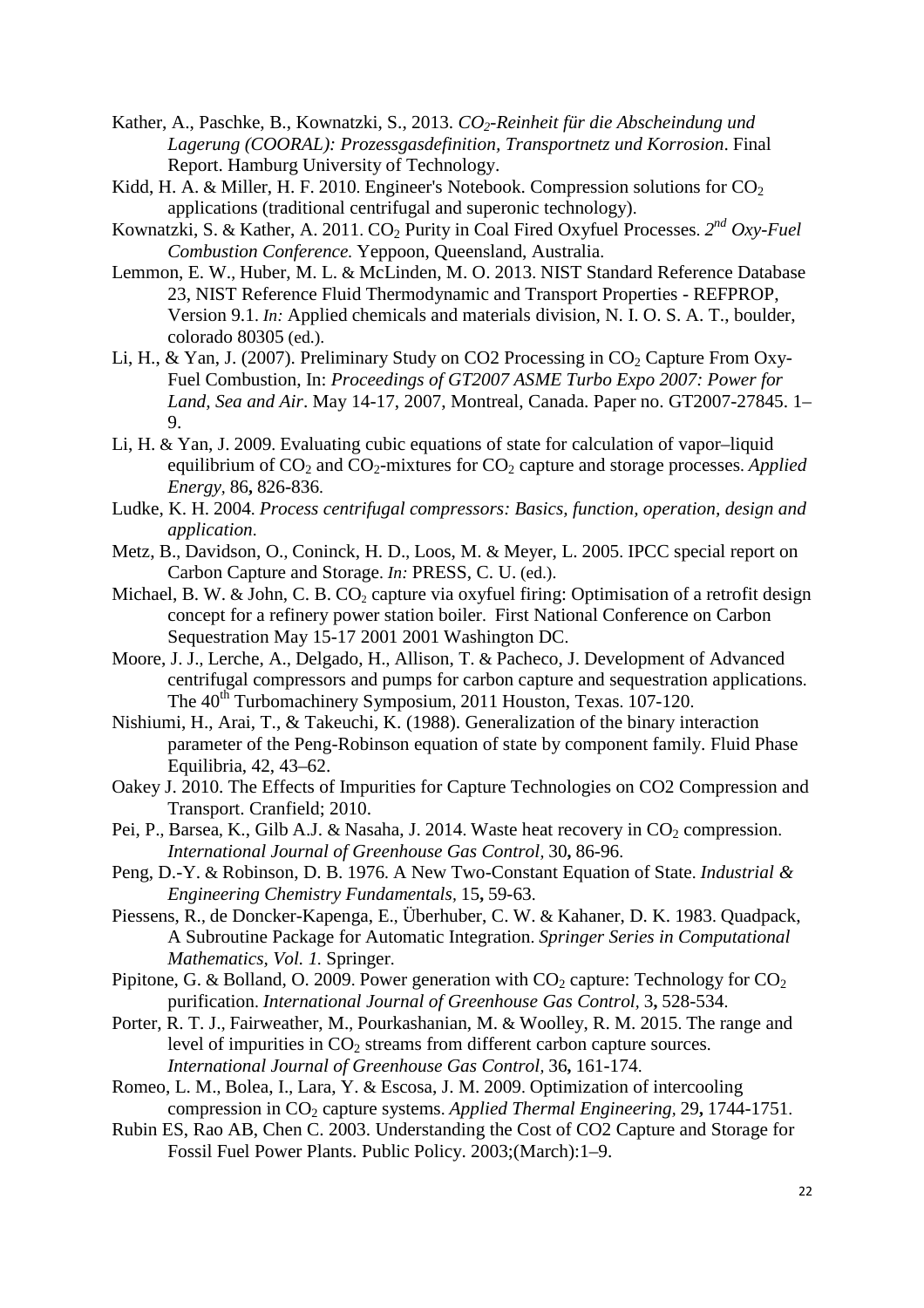Sandler, S. 1999. *Chemical and Engineering Thermodynamics*. *In:* WILEY (ed.). Wiley.

- Seevam, P. N., Race, J. M., Downie, M. J. & Hopkins, P. Transporting the Next Generation of  $CO<sub>2</sub>$  for Carbon, Capture and storage: The impact of impurities on supercritical  $CO<sub>2</sub>$ pipelines. 7 th International Pipeline Conference, 29 September-3 October 2008 Calgary, Alberta, Canada. 1-13.
- Singh, L. K. Optimize compressor parameters for reduced inlet pressure and gas flow. GTL Technology Forum 2015, 2015 Norris Conference centers-City Center, Houston, Texas. 1-8.
- Spero, C. 2014. Callide Oxyfuel Project Lessons Learned.
- Sulzer, P. 2010. Behavior of Centrifugal Pumps in Operation. *Centrifugal Pump Handbook (3rd Edition).* Elsevier.
- Tigges KD, Klauke F, Bergins C, et al. Conversion of existing coal-fired power plants to oxyfuel combustion: Case study with experimental results and CFD-simulations. *Energy Procedia*. 2009;1(1):549–556.
- Valderrama, J. O., & Reyes, L. R. (1983). Vapor-liquid equilibrium of hydrogen-containing mixtures. *Fluid Phase Equilibria*, 13(C), 195–202.
- White, V., Allam, R. & Miller, E. 2006. Purification of oxyfuel-derived  $CO<sub>2</sub>$  for Sequestration or EOR.
- Wilhelmsen, Ø., Skaugen, G., Jørstad, O., & Li, H. (2012). Evaluation of SPUNG\* and Other Equations of State for Use in Carbon Capture and Storage Modelling. *Energy Procedia*, 23, 236–245.
- Witkowski, A. & Majkut, M. 2012. The impact of  $CO<sub>2</sub>$  compression systems on the compressor power required for a pulverized coal-fired power plant in post-combustion carbon dioxide sequestration. *The Archieve of Mechanical Engineering,* LIX**,** 1-18.
- Witkowski, A., Rusin, A., Majkut, M., Rulik, S. & Stolecka, K. 2013. Comprehensive analysis of pipeline transportation systems for  $CO<sub>2</sub>$  sequestration. Thermodynamics and safety problems. *Energy Conversion and Management,* 76**,** 665-673.
- Witkowski, A., Rusin, A., Majkut, M., Rulik, S. & Stolecka, K. 2015. *Advances in carbon dioxide compression and pipeline transportation processes*, Springer.
- Ya, S. W. & Sadus, R. J. 2000. Equations of state for the calculation of fluid phase equilibria. *American Institute of Chemical Engineers Journal,* 46**,** 169-196.
- Yoo, B.-Y., Choi, D.-K., Kim, H.-J., Moon, Y.-S., Na, H.-S. & Lee, S.-G. 2013. Development of CO<sup>2</sup> terminal and CO<sup>2</sup> carrier for future commercialized CCS market. *International Journal of Greenhouse Gas Control,* 12**,** 323-332.
- Zhao, Q. & Li, Y.-X. 2014. The influence of impurities on the transportation safety of an anthropogenic CO<sup>2</sup> pipeline. *Process Safety and Environmental Protection,* 92**,** 80-92.
- Ziabakhsh-Ganji, Z. & Kooi, H. 2012. An Equation of State for thermodynamic equilibrium of gas mixtures and brines to allow simulation of the effects of impurities in subsurface CO<sup>2</sup> storage. *International Journal of Greenhouse Gas Control,* 11**,** 1-14.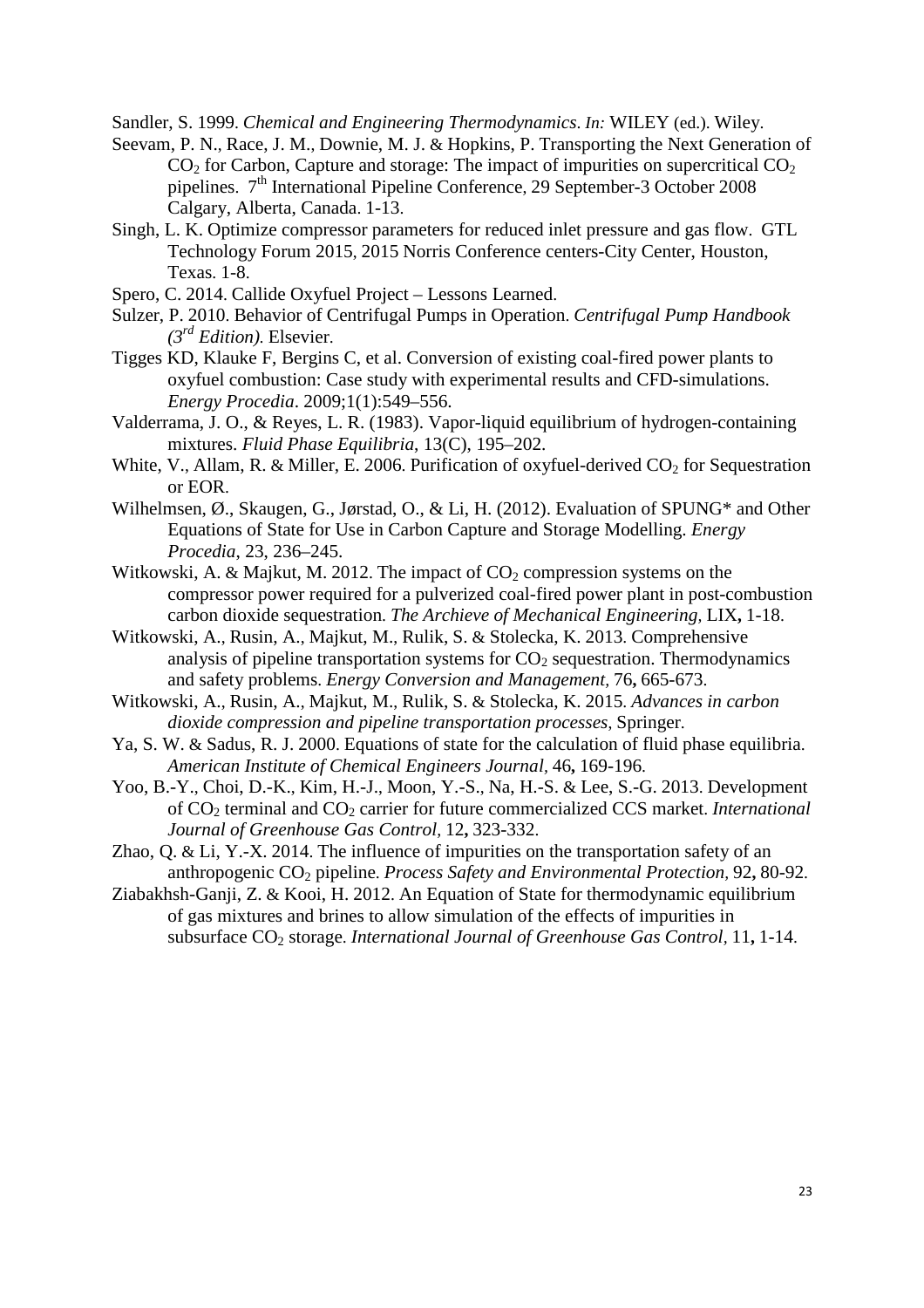

**Figure 1: Boundaries of VLE region in pressure-temperature phase diagram for pure CO2, pre-combustion, post-combustion and oxy-fuel streams (85 and 96.7 % v/v CO2) calculated using PR EoS.**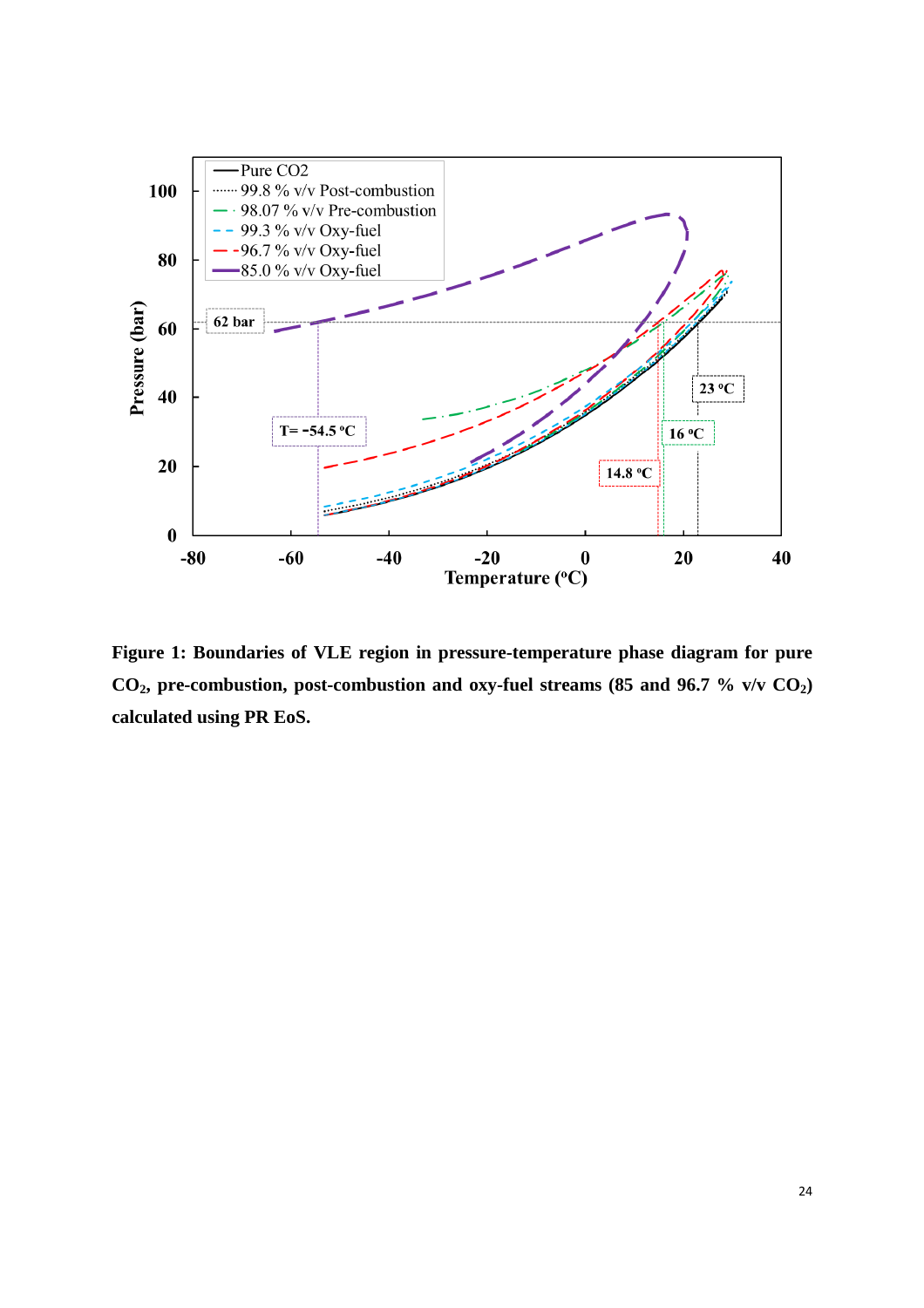

**Figure 2: Phase envelope boundaries and thermodynamic paths for the 'option A' compression of pure CO2 (a), oxy-fuel CO2 of 85 % v/v purity (b), oxy-fuel CO2 of 96.70 % v/v purity (c), and pre-combustion CO2 stream (d).**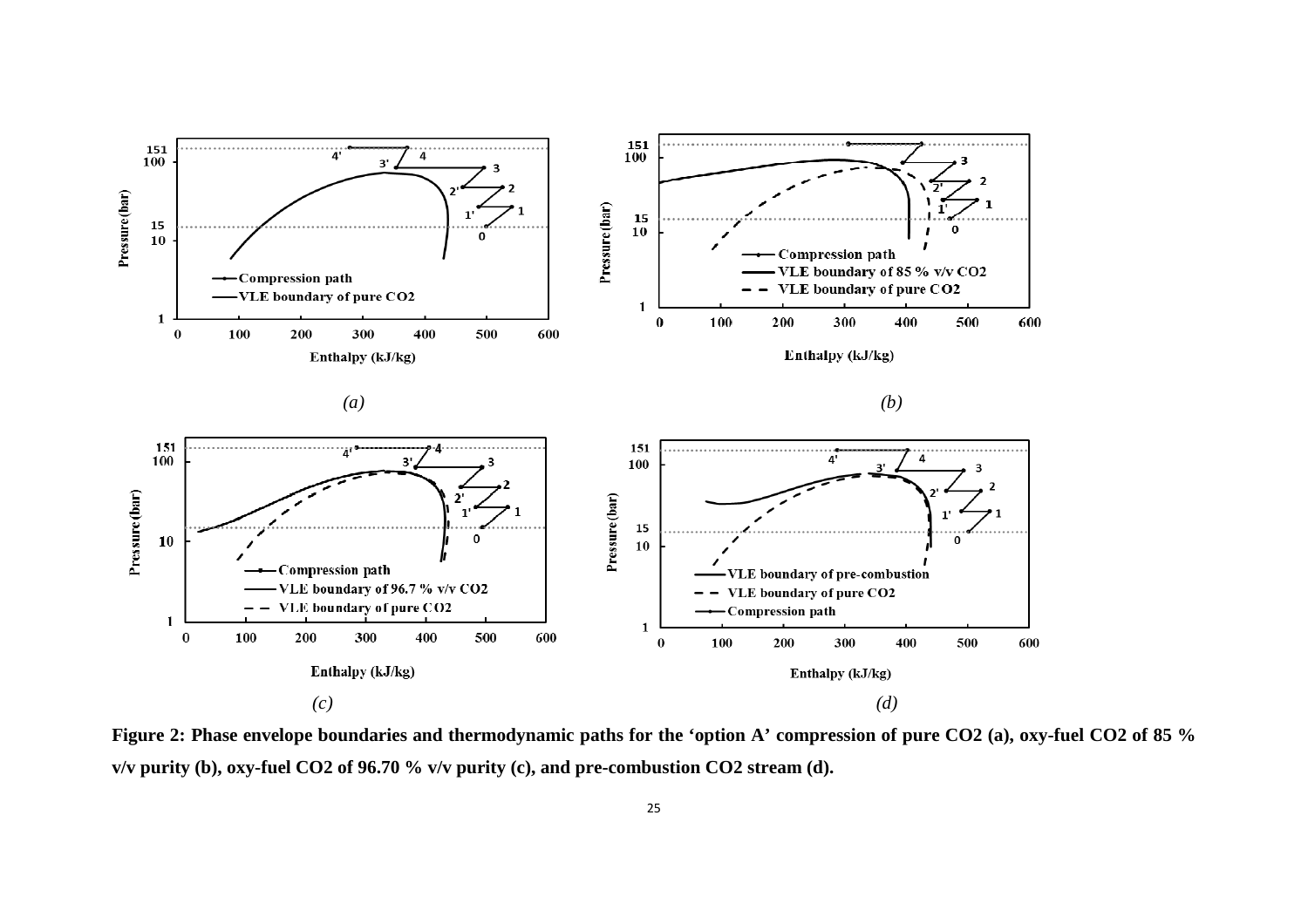





**Figure 3: Phase envelope boundaries and thermodynamic paths for the 'option B' compression of pure CO<sup>2</sup> (a), oxy-fuel CO<sup>2</sup> of 85 % v/v purity (b), oxy-fuel CO<sub>2</sub> of 96.70 % v/v purity (c), and pre-combustion CO<sub>2</sub> stream (d).**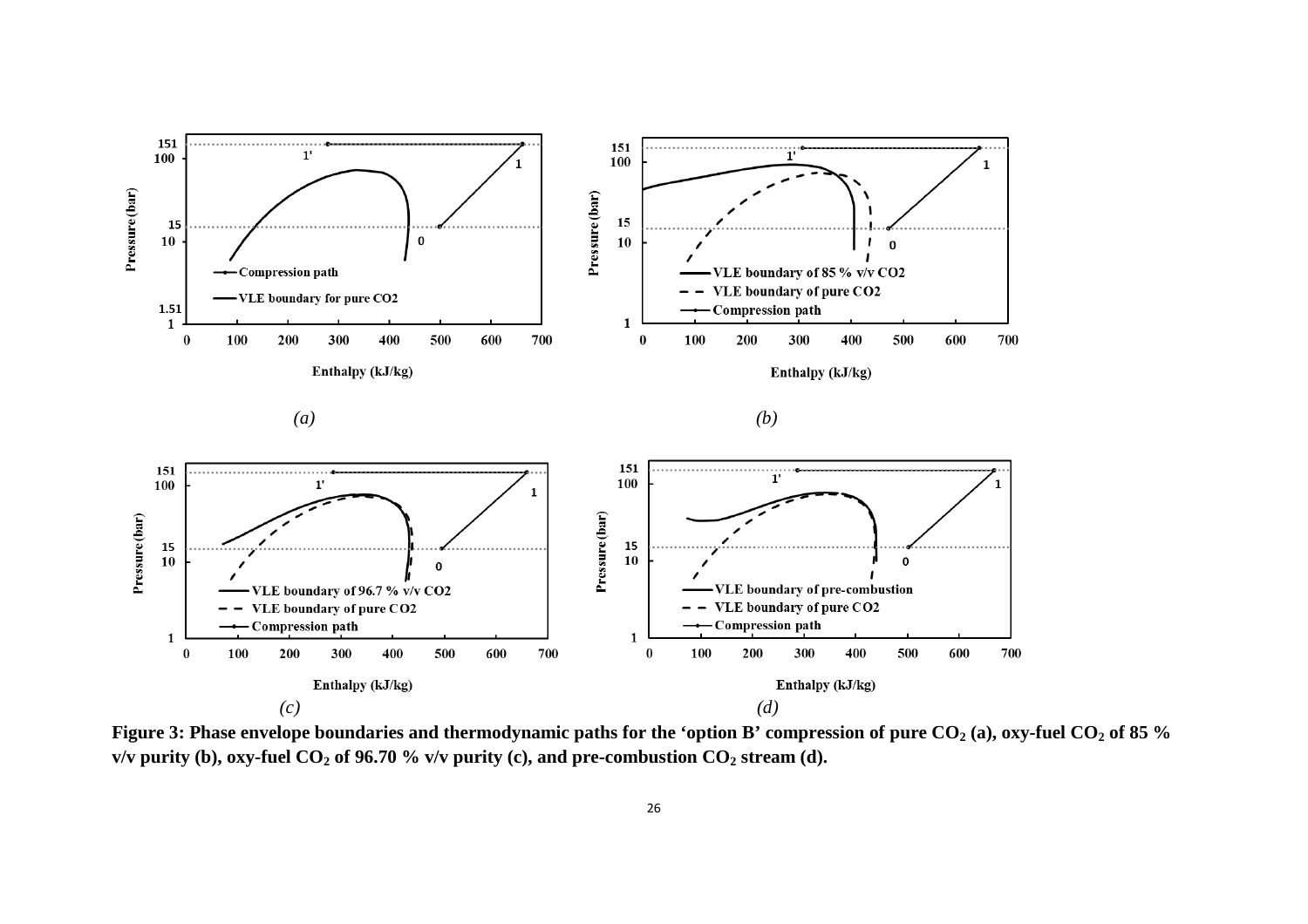

**Figure 4: Phase envelope boundaries and thermodynamic paths for the 'option C' compression of pure CO<sup>2</sup> (a), oxy-fuel CO<sup>2</sup> of 85 % v/v purity (b), oxy-fuel CO<sub>2</sub> of 96.70 % v/v purity (c), and pre-combustion CO<sub>2</sub> stream (d).**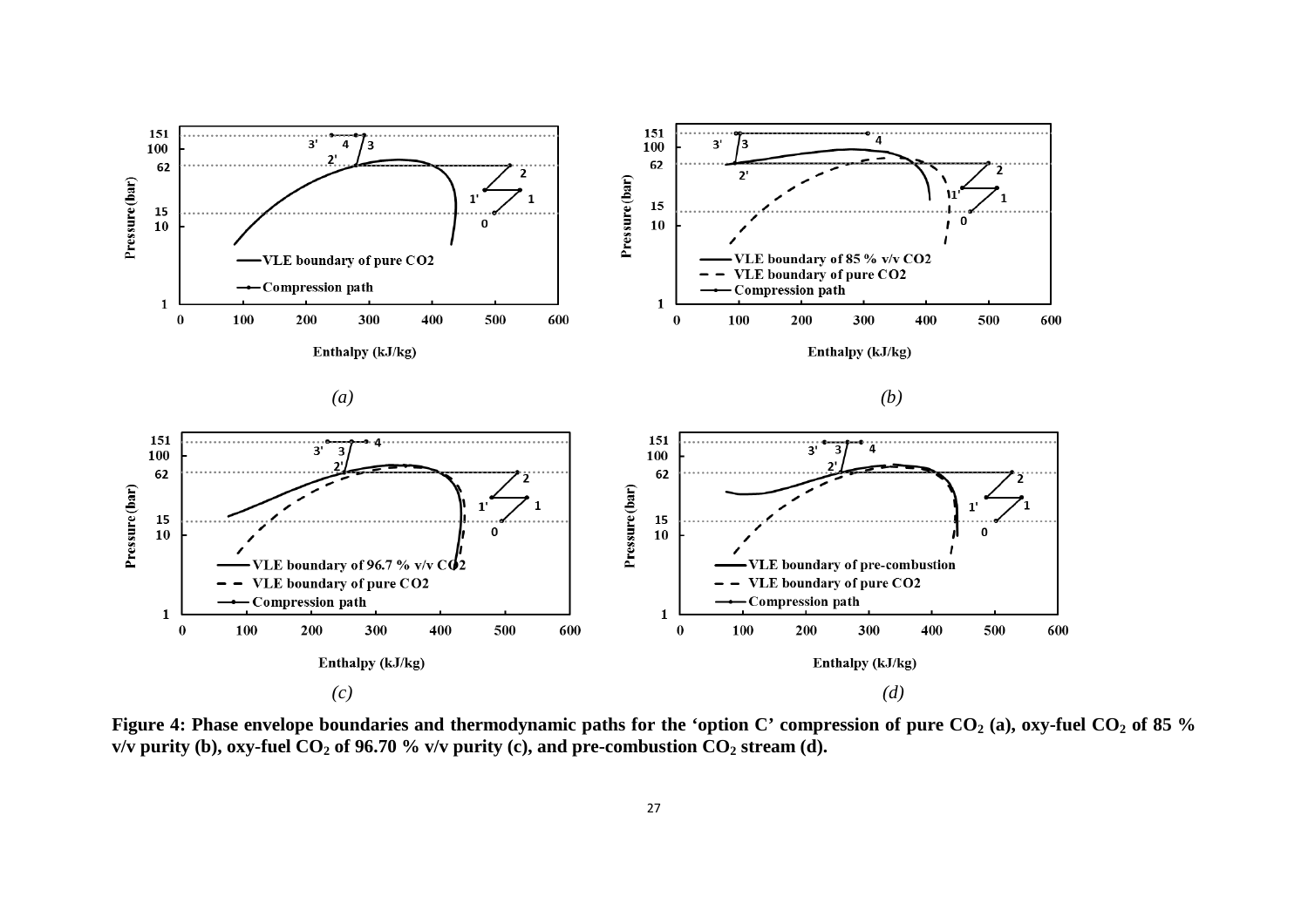

**Figure 5: Power consumption in multistage compression (options A, B and C) of pure CO**<sub>2</sub> **and the CO**<sub>2</sub> **mixtures of various purity (Table 1).** (a) – compression **duty, (b) – inter-stage cooling duty, (c) – cooling power demand.**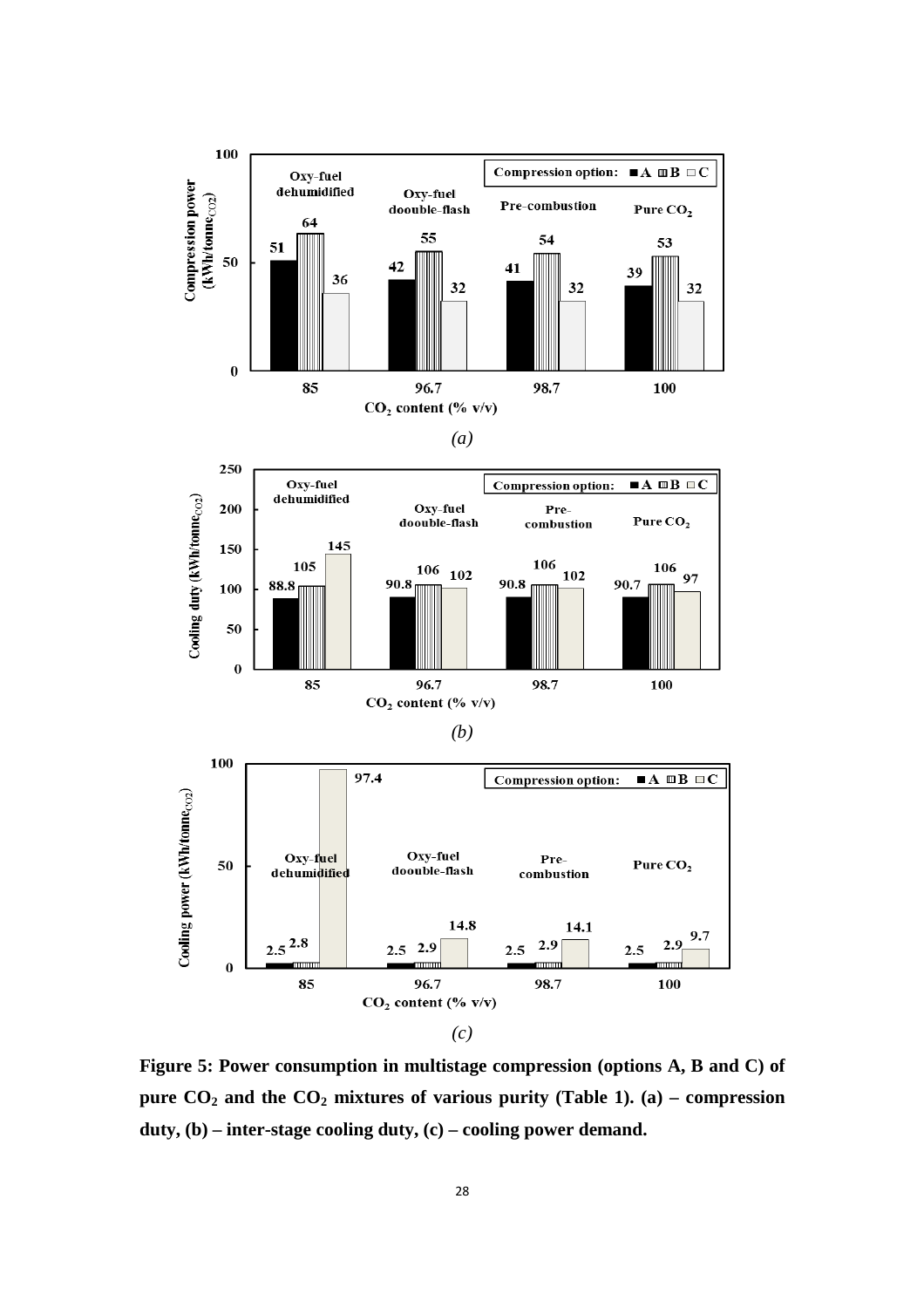

 $CO<sub>2</sub> content (%)$ 

*(a)*



*(b)*

**Figure 6: The relative variation in the compression power** *(a)* **and inter-stage cooling duty** *(b)* **caused by the presence of impurities in the CO<sup>2</sup> streams (options A, B and C).**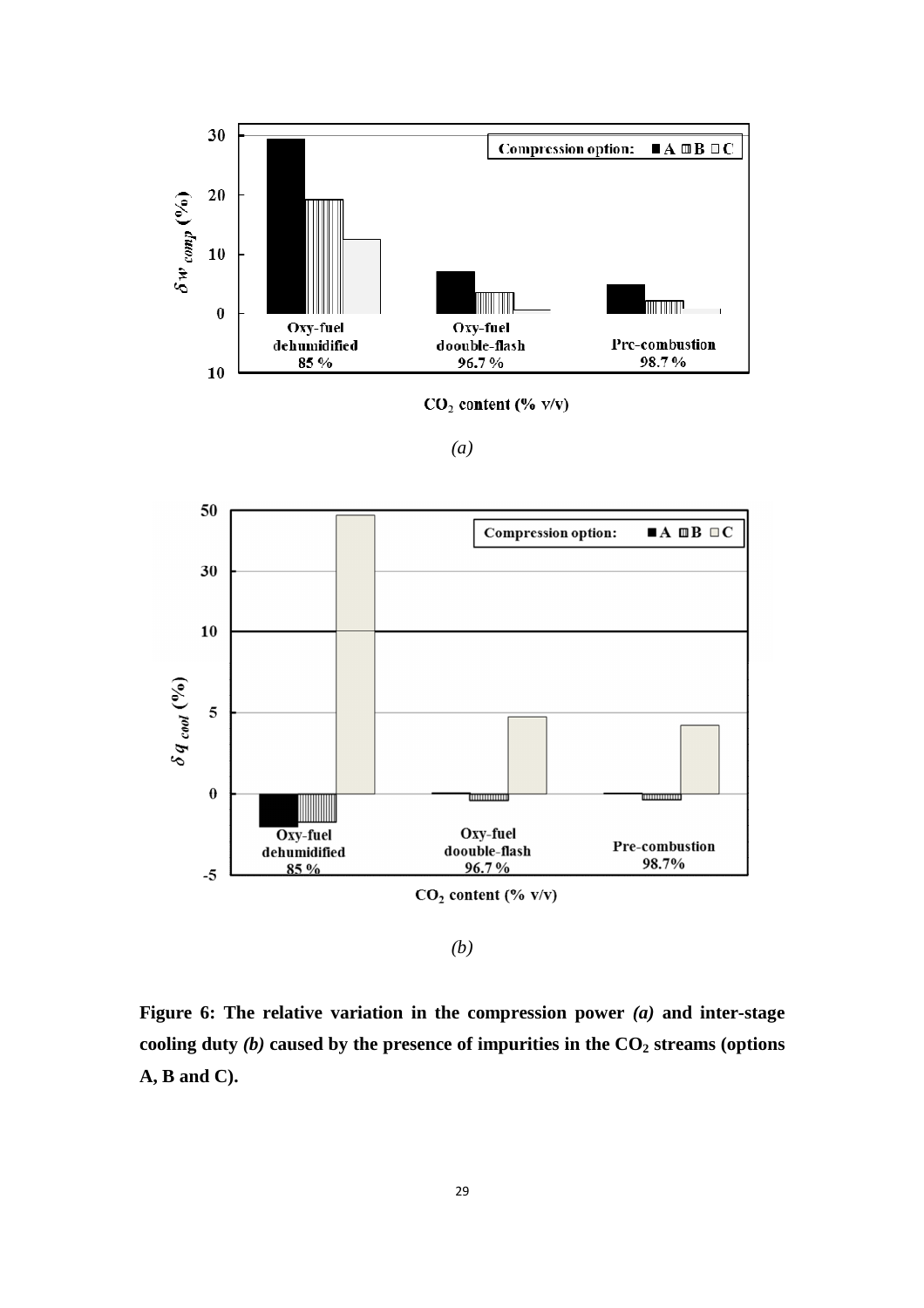| comousiton and post comousiton technologies (1 orier et any 2010). |                           |                       |                                |                         |                                  |  |  |  |
|--------------------------------------------------------------------|---------------------------|-----------------------|--------------------------------|-------------------------|----------------------------------|--|--|--|
|                                                                    |                           | Oxy-fuel              | Pre-                           |                         |                                  |  |  |  |
|                                                                    | Raw/                      | Double                | b<br>Distillation <sup>t</sup> | combustion <sup>c</sup> | Post-<br>combustion <sup>d</sup> |  |  |  |
|                                                                    | dehumidified <sup>a</sup> | flashing <sup>b</sup> |                                |                         |                                  |  |  |  |
| $CO2$ (% v/v)                                                      | 85.0                      | 96.78                 | 99.30                          | 98.07                   | 99.8                             |  |  |  |
| $O_2$ (% v/v)                                                      | 4.70                      | 1.20                  | 0.40                           |                         | 0.015                            |  |  |  |
| $N_2$ (% v/v)                                                      | 5.80                      | 1.60                  | 0.20                           | 0.02                    |                                  |  |  |  |
| Ar $(\%$ v/v)                                                      | 4.47                      | 0.40                  | 0.10                           | 0.018                   | 0.045                            |  |  |  |
| NO <sub>x</sub> (ppm <sub>v</sub> )                                | 100                       | 150                   | 33                             |                         | 20                               |  |  |  |
| $SO2$ (ppm <sub>v</sub> )                                          | 50                        | 36                    | 37                             | 700                     | 10                               |  |  |  |
| $SO_3(ppm_v)$                                                      | $20^*$                    |                       |                                |                         |                                  |  |  |  |
| $H_2O(ppm_v)$                                                      | 100                       |                       |                                | 150                     | 100                              |  |  |  |
| $CO (ppm_v)$                                                       | 50                        |                       |                                | 1300                    | 10                               |  |  |  |
| $H_2S$ (ppm <sub>v</sub> )                                         |                           |                       |                                | 1700                    |                                  |  |  |  |
| $H_2$ (ppm <sub>v</sub> )                                          |                           |                       |                                | 15000                   |                                  |  |  |  |
| CH <sub>4</sub> (ppm <sub>v</sub> )                                |                           |                       |                                | 110                     |                                  |  |  |  |
| Bubble-point                                                       |                           |                       |                                |                         |                                  |  |  |  |
| temperature $(^{\circ}C)$                                          | $-54.5$                   | 14.8                  | 23                             | 16                      | 23                               |  |  |  |
| at 62 bar                                                          |                           |                       |                                |                         |                                  |  |  |  |

**Table 1: Average compositions of CO<sup>2</sup> mixtures captured in oxy-fuel, precombustion and post-combustion technologies (Porter et al., 2015).**

Sources: [a] (Kather and Kownatzki, 2011), [b] (Pipitone and Bolland, 2009),

[c] (EC-2011), [d] (Kather et al, 2013).<br>
<sup>\*</sup> In the present study  $SO_3$  concentration is considered to be negligibly small

| Table 2: Multistage compression options. |  |  |
|------------------------------------------|--|--|
|------------------------------------------|--|--|

| Option       | Type of compression machines                                                           |
|--------------|----------------------------------------------------------------------------------------|
| $\mathsf{A}$ | Multistage centrifugal compressors                                                     |
| B            | Single- or two-stage supersonic shock-wave compressors                                 |
| C            | Multistage centrifugal compressors combined with the<br>liquefaction and pumping units |